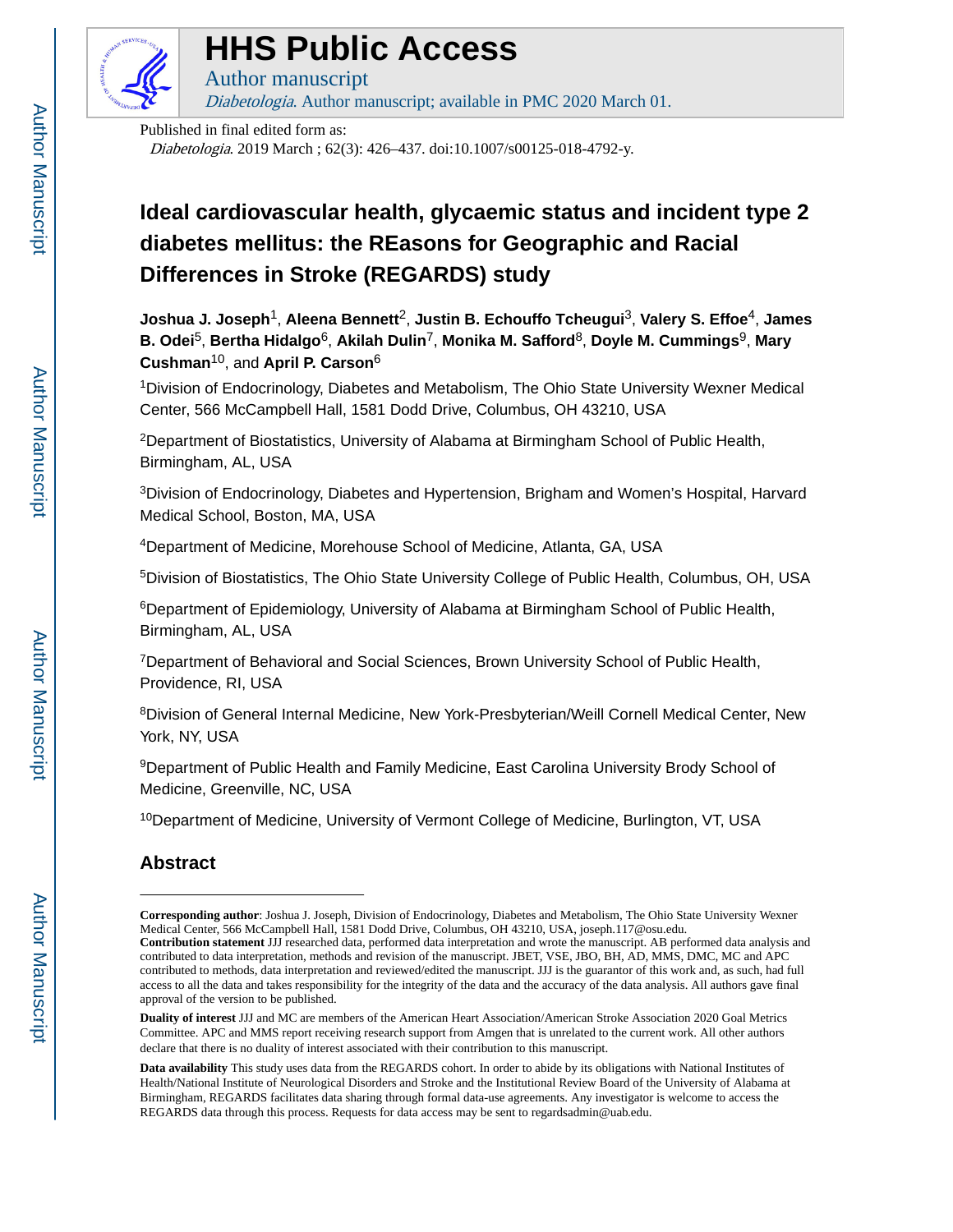**Aims/hypothesis—**Ideal cardiovascular health (CVH) is associated with lower diabetes risk. However, it is unclear whether this association is similar across glycaemic levels (normal [<5.6 mmol/l] vs impaired fasting glucose [IFG] [5.6–6.9 mmol/l]).

**Methods—**A secondary data analysis was performed in the REasons for Geographic and Racial Differences in Stroke (REGARDS) study. Incident diabetes was assessed among 7758 participants without diabetes at baseline (2003–2007) followed over 9.5 years. Baseline cholesterol, blood pressure, diet, smoking, physical activity and BMI were used to categorise participants based on the number  $(0-1, 2-3$  and  $4)$  of ideal CVH components. Risk ratios (RRs) were calculated using modified Poisson regression, adjusting for cardiovascular risk factors.

**Results—**Among participants (mean age 63.0 [SD 8.4] years, 56% female, 73% white, 27% African-American), there were 891 incident diabetes cases. Participants with ⊥4 vs 0–1 ideal CVH components with normal fasting glucose ( $n = 6$ , 004) had 80% lower risk (RR 0.20; 95% CI 0.10, 0.37), while participants with baseline IFG ( $n = 1754$ ) had 13% lower risk (RR 0.87; 95% CI 0.58, 1.30) ( $p$  for interaction by baseline glucose status <0.0001). Additionally, the magnitude of the association of ideal CVH components with lower diabetes risk was stronger among white than African-American participants ( $p$  for interaction = 0.0338).

**Conclusions/interpretation—**A higher number of ideal CVH components was associated with a dose-dependent lower risk of diabetes for participants with normal fasting glucose but not IFG. Tailored efforts that take into account observed differences by race and glycaemic level are needed for the primordial prevention of diabetes.

#### **Keywords**

Ideal cardiovascular health; Life's simple 7; Diabetes; Impaired fasting glucose; African-Americans

#### **Introduction**

The American Heart Association (AHA) published 2020 Impact Goals for cardiovascular health (CVH) promotion aiming to improve CVH and reduce deaths from cardiovascular disease (CVD) and stroke by 20% from 2010 to 2020 [1]. Through this effort, the AHA identified ideal levels of seven health factors or behaviours that have been associated with healthy ageing without cardiovascular and other chronic diseases (also known as 'Life's Simple 7') [1]. The health factors include total cholesterol <5.18 mmol/l, blood pressure  $\langle 120 \times 80$  mmHg and fasting plasma glucose  $\langle 5.6$  mmol/l, all without the use of medication. The health behaviours include a healthy dietary pattern, no prior tobacco use or having stopped smoking more than 12 months previously, 150 min/week of moderate intensity or

75 min/week of vigorous intensity physical activity and BMI <25 kg/m<sup>2</sup>. Adherence to these factors and behaviours has been associated with a lower incidence of CVD and allcause mortality [2, 3].

There are many shared cardiovascular and diabetes risk factors, and we have previously shown that attainment of a higher number of ideal CVH factors is associated with lower risk of diabetes in multi-ethnic populations, with a greater magnitude of risk reduction among non-Hispanic white participants [4, 5]. Recent analyses have challenged whether attainment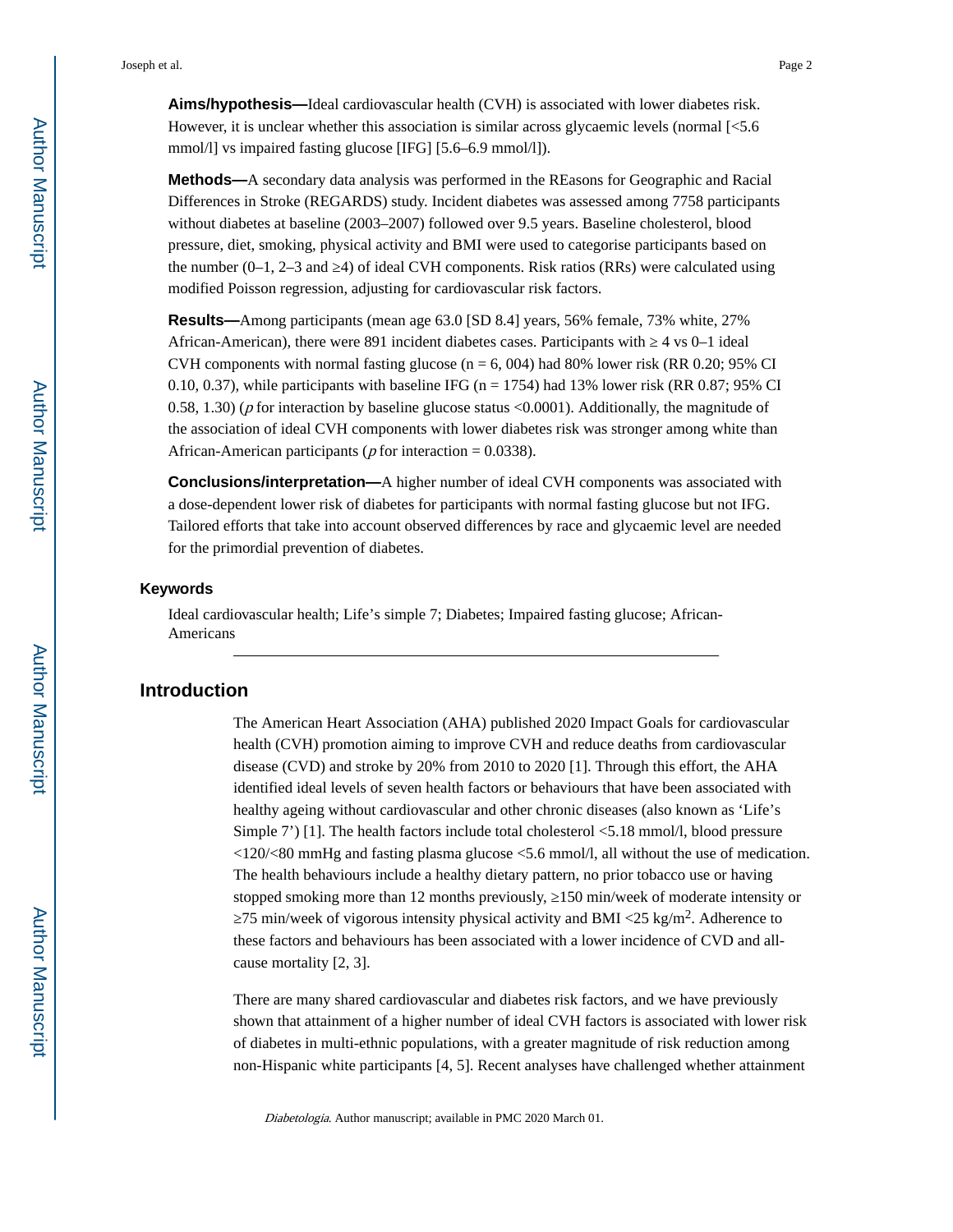of more optimal levels of classic risk factors is associated with similar risk reductions among individuals with lower or higher diabetes risk [5, 6]. Thus, we examined whether the association of ideal CVH with diabetes risk differed for participants with higher levels of diabetes risk (i.e. impaired fasting glucose [IFG], African-Americans) compared with participants at lower baseline risk (i.e. normal fasting glucose, whites).

#### **Methods**

This paper reports the results of a secondary analysis of data from the REGARDS cohort. The REGARDS study is a prospective national cohort of 30,239 community-dwelling African-American and white adults  $\frac{45 \text{ years}}{45 \text{ years}}$  45 years of age from the 48 contiguous US states that was designed to examine regional and racial influences on stroke mortality [7, 8]. Full details are described elsewhere [7]. Briefly, participants—English-speaking adults aged 45 years or older—were enrolled between January 2003 and October 2007, with commercially available lists combining mail and telephone contacts used for recruitment. Race and sex were balanced by design, with oversampling from the south-eastern USA; the final cohort composition was 58% women and 42% African-American. Overall, 56% of participants resided in the stroke belt (NC, SC, GA, AL, MS, TN, AR and LA) with the rest from the other 40 contiguous states. An initial telephone interview was used to survey participants and establish eligibility. Following verbal consent, demographic information and medical history, including data on stroke risk factors and sociodemographic, lifestyle and psychosocial characteristics were collected via computer-assisted telephone interviews using validated questionnaires. Participants were asked to fast for 10–12 h and physical and physiological measures including BP, anthropometric measures, blood samples, urine samples, electrocardiogram and medication use by pill bottle review were collected during an in-home examination by trained staff following standardised, quality-controlled protocols. Blood and urine samples were shipped overnight on ice to the REGARDS central laboratory in Burlington, VT, USA. Participants were contacted via telephone at 6 month intervals to ascertain hospitalisations and vital status. A second in-person assessment was conducted 10 years (2013–2016) following baseline and included a telephone interview and an in-home examination to collect physical and physiological measures. Study methods were reviewed and approved by the institutional review board at the participating institutions and all participants gave written informed consent.

#### **Exposure**

The primary exposure was ideal CVH, assessed using six baseline metrics: cigarette smoking status; diet; physical activity; BMI; serum cholesterol; and blood pressure [4]. The blood glucose metric was excluded in the analyses, as diabetes was the outcome of interest. Each baseline metric was evaluated separately using poor, intermediate and ideal categories (electronic supplementary material [ESM] Table 1) [1]. Additionally, the number of ideal CVH metrics was summed across the six individual metrics and categorised as poor  $(0-1)$ ideal metrics), intermediate (2–3 ideal metrics) and ideal (4+ ideal metrics) CVH [4].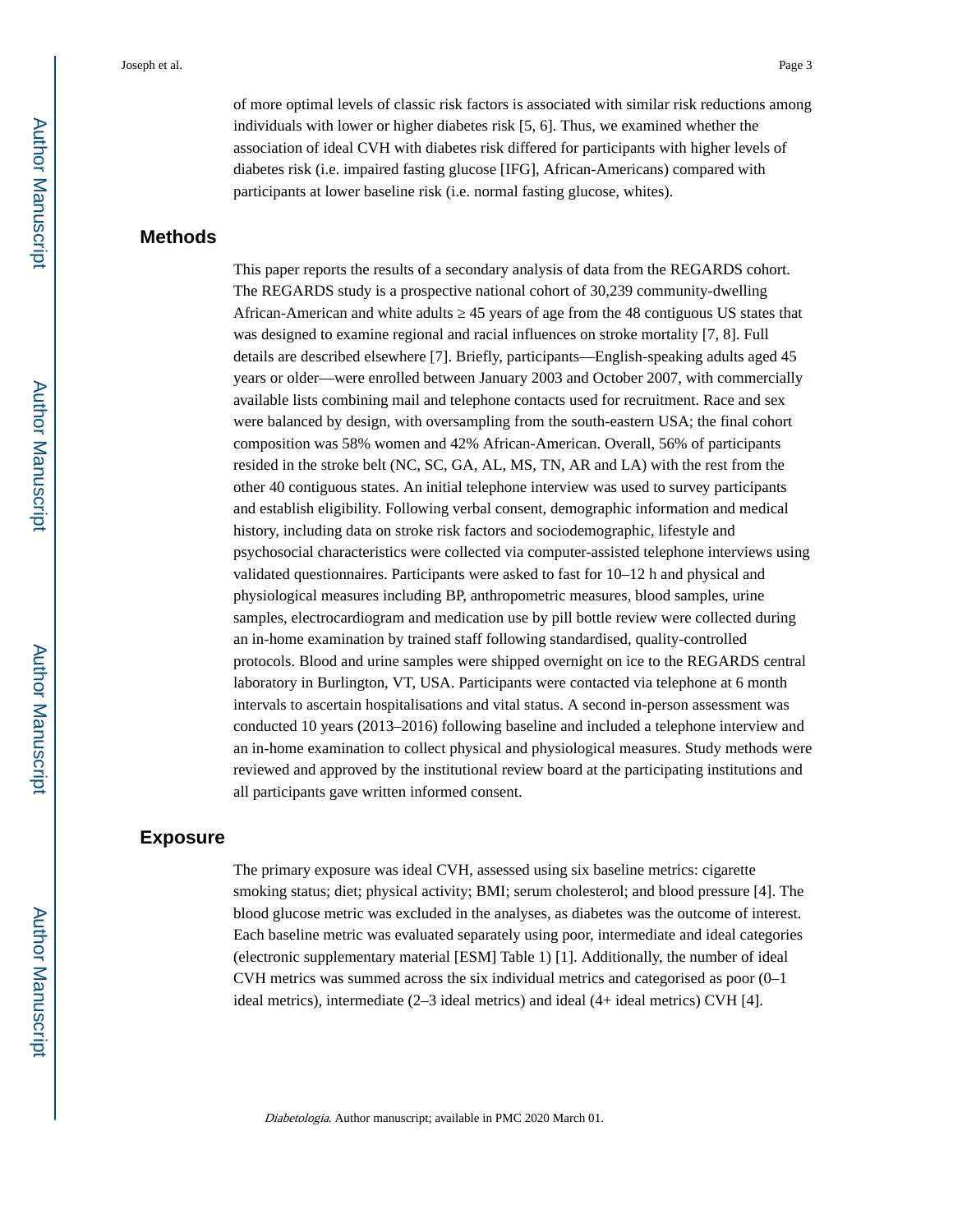#### **Cigarette smoking**

Self-reported cigarette smoking was categorised as: current = poor; former  $\frac{12 \text{ months}}{2}$ (smoking at least 100 cigarettes in a lifetime) = intermediate; or never or quit  $12$  months = ideal.

#### **Dietary intake**

Dietary intake was assessed with the Block 98 food frequency questionnaire (FFQ), a validated semi-quantitative FFQ that assessed usual dietary intake of 110 food items (NutritionQuest, Berkeley, CA, USA) [9]. The FFQ was self-administered by participants after the baseline in-home visit and mailed to the REGARDS operations centre, where it was checked for completeness, scanned and forwarded to NutritionQuest for processing and analysis. The amounts of each food on the FFQ consumed by a participant were calculated by multiplying the frequency of consumption of that food by the usual amount consumed; the food groups were constructed as has been described previously [10]. The REGARDS questionnaire had some slight differences from the 2020 guidelines regarding units of servings, which required modification of the metrics. Components of the modified ideal diet score were: fruits and vegetables  $4.5 \text{ cups/day}$ ; fish  $2 \times 98 \text{ g}$  servings per week (nonfried); fibre-rich whole grains  $3 \times 28$  g-equivalent servings/day; sodium <1500 mg/day; and sugar-sweetened beverages 1884 kJ/week. Participants were given one point per dietary component at goal for a total score ranging from 0 to 5. Participants were classified as ideal (4–5 of 5 components), intermediate (2–3 of 5 components) or poor (0–1 of 5 components).

#### **Physical activity**

Participants in REGARDS were asked 'How many times per week do you engage in intense physical activity, enough to work up a sweat?' We defined ideal physical activity as a frequency of four or more times per week, intermediate as 1–3 times per week, and poor as none, as previously [11].

#### **Serum cholesterol, BMI, BP, plasma glucose**

Serum concentrations of total cholesterol were measured using colorimetric reflectance spectrophotometry. Poor, intermediate and ideal levels of total cholesterol were categorised as  $\epsilon$  6.21 mmol/l, 5.18– $\epsilon$ 6.21 mmol/l or treated to goal,  $\epsilon$  5.18 mmol/l, respectively. Calibrated devices were used to measure participants' weight and height to calculate BMI as weight (kg)/height<sup>2</sup> (m<sup>2</sup>). BMI was categorised as poor, intermediate and ideal as follows: 30 kg/m<sup>2</sup>, 25–29.9 kg/m<sup>2</sup> and <25 kg/m<sup>2</sup>, respectively. Resting seated BP was measured following a standard protocol in the left arm. The average of two seated BP measurements was used for analysis. BPs were categorised as poor, intermediate and ideal as follows: systolic (S)BP  $\,$  140 or diastolic (D)BP  $\,$  90 mmHg, SBP 120–139 or DBP 80–89 mmHg or treated to goal, <120/<80 mmHg, respectively. Fasting plasma glucose was categorised as intermediate or ideal as 5.6–6.9 mmol/l and <5.6 mmol/l, respectively. Because participants with diabetes at baseline were excluded from this analysis, no participants were in the poor category for glucose ( $\sim$  7.0 mmol/l).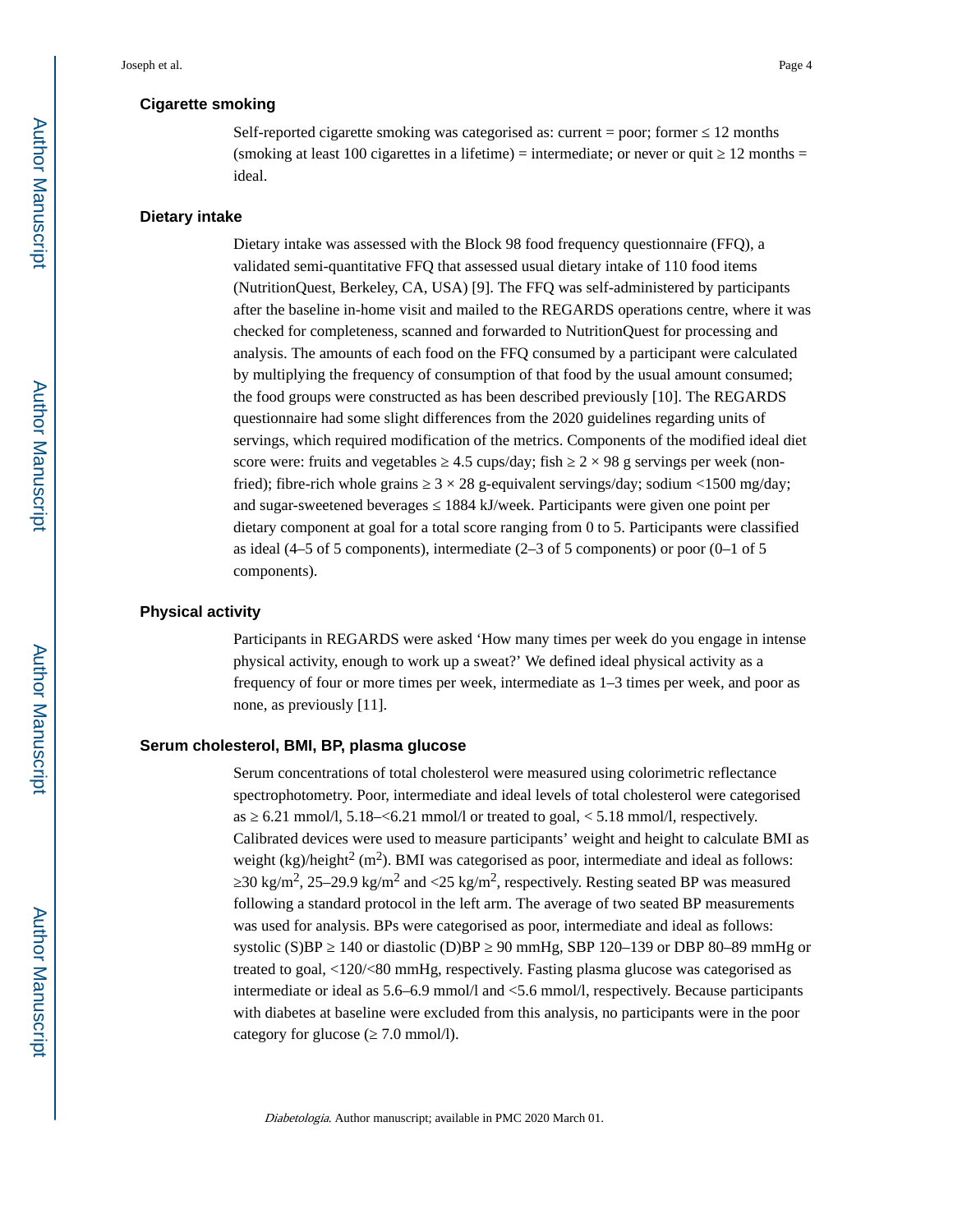#### **Outcome**

The primary outcome was incident diabetes, defined as fasting glucose  $\frac{7.0 \text{ mmol}}{l}$ , nonfasting glucose 11.1 mmol/l or diabetes medication use at the follow-up examination in those without prevalent diabetes at baseline. Glucose was measured using colorimetric reflectance spectrophotometry on the Ortho Vitros 950 IRC Clinical Analyzer (Johnson & Johnson Clinical Diagnostics, Rochester, NY, USA) with a coefficient of variation of 1% [12].

#### **Covariates**

Age, race, sex, annual household income and education were self-reported. Self-reported alcohol use was categorised as none, moderate (1–7 drinks/week for women or 1–14 drinks/ week for men) or heavy (>7 drinks/week for women or >14 drinks/week for men) [7]. Estimated GFR (eGFR) was calculated according to the 2012 Chronic Kidney Diseases Epidemiology Collaboration (CKD-EPI) equation, which includes both creatinine and cystatin C, and urinary albumin concentrations [13]. Serum creatinine was measured and calibrated to isotope dilution mass spectrometry-traceable methods [13]. Cystatin C was measured by means of a particle-enhanced immunonephelometry assay (N Latex Cystatin C on a BNII nephelometer [Siemens, Munich, Germany]) [9]. Urine albumin was measured by nephelometry using a BNII ProSpec nephelometer (Siemens) and urine creatinine was measured by the rate Jaffe method using the Modular-P chemistry analyser (Roche/Hitachi, Basel, Switzerland) [13] to calculate the urinary albumin-to-creatinine ratio (ACR). Highsensitivity C-reactive protein (hsCRP) was measured by particle-enhanced immunonephelometry using the BNII nephelometer (N High Sensitivity CRP; Siemens) with interassay coefficients of variation of 2.1–5.7%.

#### **Statistical analysis**

In this secondary analysis using data collected from the REGARDS cohort, we included participants who completed the follow-up visit or computer-assisted telephone interview  $(n=16, 150)$ , then excluded participants with diabetes at baseline  $(n=2,729)$  and those who were missing diabetes status at baseline  $(n=521)$ , diabetes status at follow-up  $(n=1,580)$ , one of the CVH metrics (n=3,202) or data on baseline covariates (n=360) (ESM Fig.1). The 5,663 participants excluded because of missing diabetes and covariate status had a higher percentage of African-Americans, higher BMI, higher smoking, higher blood pressure, lower education and were less physically active (all p<0.01; ESM Table 2). Descriptive statistics were used to compare the baseline characteristics overall and by baseline glycaemic status and race (Table 1; ESM Table 3). Risk ratios (RR) for incident diabetes were calculated using modified Poisson regression adjusting for age, sex, race, education, income, alcohol use, eGFR, ACR and hsCRP.

The number of ideal CVH components and each CVH metric separately were evaluated to estimate the proportion of cases in the population that might be attributable to suboptimal levels of CVH (population-attributable risk [PAR]%). The PAR% was calculated using the formula  $p(RR-1)/(1 + p[RR-1])$ , where p is the prevalence of individuals not in the low-risk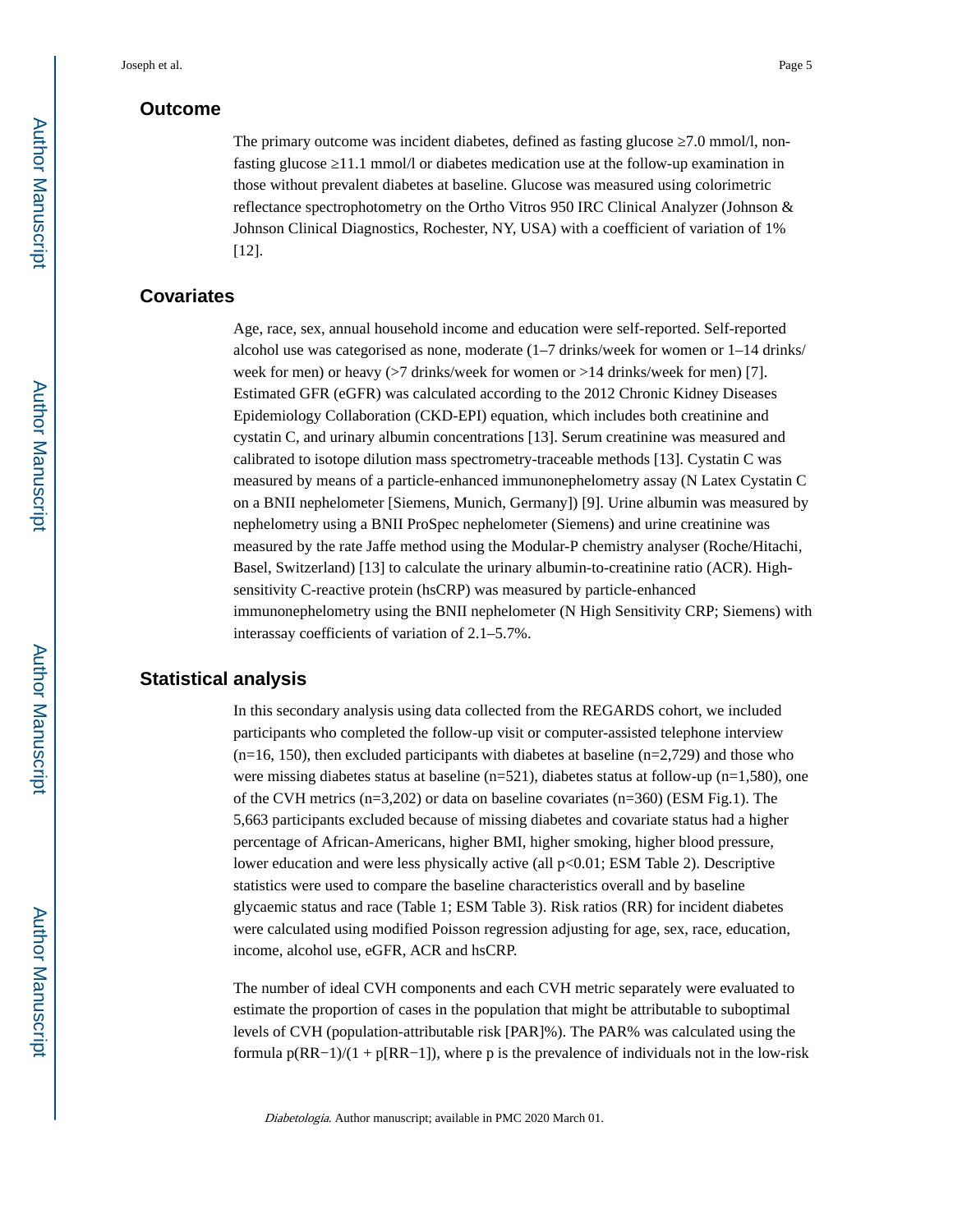group and RR is the associated multivariable-adjusted relative risk of those individuals. Upper and lower 95% CIs of the PAR% were derived using this formula and the upper and lower 95% CI estimates of the multivariable-adjusted RR [14]. Given that the association of ideal CVH with diabetes risk may differ by age, sex, race, glycaemic status (normal <5.6 mmol/l vs IFG 5.6–6.9 mmol/l) and history of coronary heart disease, we tested for interaction by these factors with CVH measures by inserting an interaction term in the model and using the likelihood ratio test.

We performed sensitivity analyses (ESM Tables 4–8) to confirm the robustness of our findings. These analyses included: (1) adjusting for baseline fasting glucose in the main analysis (ESM Table 4); (2) using the World Health Organization classification of IFG ( $< 6.1$ ) mmol/l vs 6.1–6.9 mmol/l in stratified models (ESM Table 5); (3) examining RRs for incident dysglycaemia (IFG and diabetes combined [ESM Table 6]; IFG only [ESM Table 7]) among participants with normal fasting glucose at baseline; and (4) performing the main analysis with full adjustment except for eGFR, ACR and hsCRP, as these may be in the pathway from risk to diabetes (ESM Table 8). Statistical significance was defined as twosided  $\alpha$ <0.05 for all analyses except for interactions ( $p$ <0.10). Analyses were performed using SAS 9.4 (SAS, Cary, NC, USA).

#### **Results**

#### **Characteristics of the cohort**

Among the 7,758 included participants, the 1754 with IFG had significantly higher smoking prevalence, BMI, waist circumference, BP, fasting glucose and hsCRP than the 6004 participants with normal fasting glucose. Additionally, participants with IFG had fewer ideal CVH components compared with those with normal fasting glucose (all  $p<0.05$ ; Table 1). Similar to the IFG group vs normal fasting glucose, African-American participants had a more adverse cardiometabolic profile compared with white participants (ESM Table 3).

#### **Incidence of diabetes**

During a median follow-up of 9.5 years (interquartile range [IQR] 8.6–9.9 years), there were 891 participants who developed diabetes (incidence rate 11.5 per 1000 person-years). The incidence rates were higher among participants with IFG vs normal fasting glucose (30.4 vs 6.0 per 1000 person-years) (Table 1) and among African-American vs white participants (17.3 vs 9.4 per 1000 person-years) (ESM Table 3).

#### **Ideal CVH and incident diabetes**

The unadjusted and adjusted RRs for incident diabetes associated with baseline ideal CVH are presented in Table 2. The RRs for 2–3 ideal CVH components or  $\,$  4 ideal CVH components compared with 0–1 ideal CVH components were 0.70 (95% CI 0.62, 0.79) and 0.29 (95% CI 0.20, 0.41), respectively. Among the individual CVH components, ideal vs poor status was associated with a decreased risk of incident diabetes for blood pressure (RR 0.39, 95% CI 0.31, 0.49), BMI (RR 0.23, 95% CI 0.18, 0.29), current smoking (RR 0.75, 95% CI 0.63, 0.89) and dietary intake (RR 0.81, 95% CI 0.68, 0.97) in adjusted analyses (Table 3).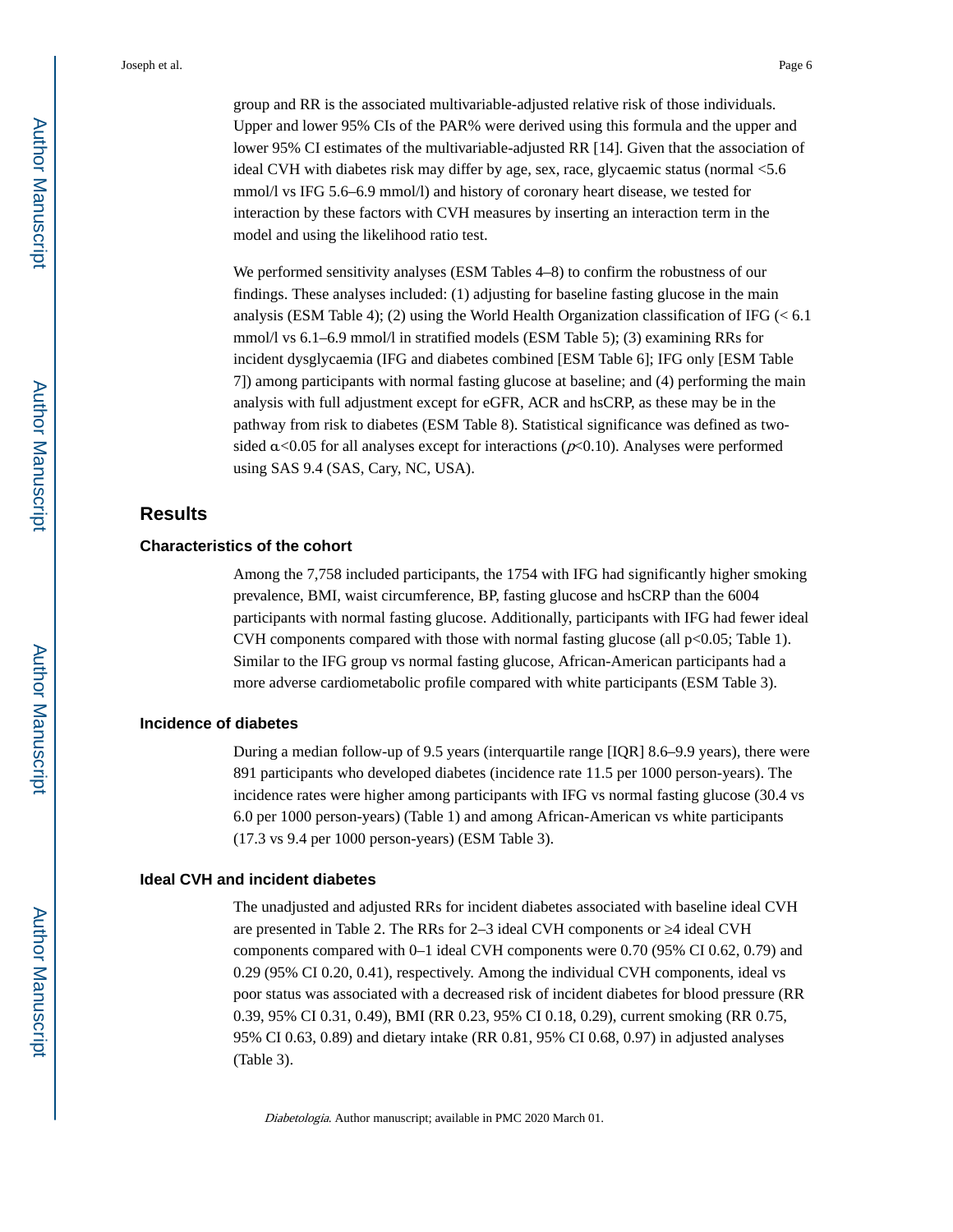#### **Cardiovascular health and incident diabetes by glycaemic status**

There were significant differences by glycaemic status ( $p$  for interaction  $\leq 0.0001$ ) in the association of baseline CVH components with risk of diabetes. Having  $\,$  4 ideal CVH components vs 0–1 ideal CVH components was associated with a greater magnitude of diabetes risk-lowering in participants with normoglycaemia than in those with IFG (RR 0.20, 95% CI 0.10, 0.37 vs RR 0.87, 95% CI 0.58, 1.30; Table 2). Among the individual CVH components, there were significant differences for BMI, blood pressure, smoking and dietary intake by glycaemic status (all  $p<0.05$ ; Table 3).

#### **Cardiovascular health and incident diabetes by race**

There were significant differences by race ( $p$  for interaction=0.0338) in the association of baseline CVH components with risk of diabetes. Participants having  $2-3$  and  $\dot{ }$  4 ideal CVH components vs 0–1 ideal CVH components was associated with a greater magnitude of diabetes risk-lowering in white (39% and 73%) than in African-American (14% and 66%) participants. In Table 3, among the individual CVH components, there were significant differences for BMI and BP by race (both  $p<0.05$ ).

Age ( $p$  for interaction = 0.2385), sex ( $p$  for interaction = 0.4420) and history of coronary heart disease ( $p$  for interaction = 0.5464) did not modify the association of ideal CVH with incident diabetes. Findings were similar in sensitivity analyses: (1) adjusted for glucose in the main analysis (ESM Table 4); (2) using the World Health Organization classification of IFG <6.1 mmol/l vs 6.1–6.9 mmol/l in stratified models (ESM Table 5); (3) evaluating incident IFG and diabetes combined (ESM Table 6) and incident IFG alone at follow-up (ESM Table 7) among those with normal fasting glucose at baseline; and (4) excluding adjustment for eGFR, ACR and hsCRP from the main analysis (ESM Table 8). The exception was that there were no significant racial/ethnic differences in the association of CVH with incident IFG alone.

#### **Population-attributable diabetes risk**

We present the results of the evaluation of diabetes risk by baseline number of CVH components and categories at baseline, compared with all others not in that group in Table 4. Overall, participants with ≥4 ideal CVH components at baseline (10% of participants) had a 70% lower risk of diabetes, and 6.8 out of ten new cases of diabetes appeared attributable to not being in the ideal CVH group at baseline. Participants with normal fasting glucose in the ≥4 ideal CVH components category at baseline (12% of participants) had a 79% lower risk of diabetes and 7.6 out of ten new cases of diabetes appeared attributable to not being in the ideal CVH group at baseline; among individuals with IFG, this was only 1.9 out of ten new cases.

#### **Discussion**

In this large contemporary cohort study, a higher number of ideal CVH components at baseline showed a graded, inverse association with incident diabetes, consistent with previous studies [4, 5, 14, 15]. However, the magnitude of the association of ideal CVH with lower diabetes risk varied by glycaemic status, with a strong inverse association observed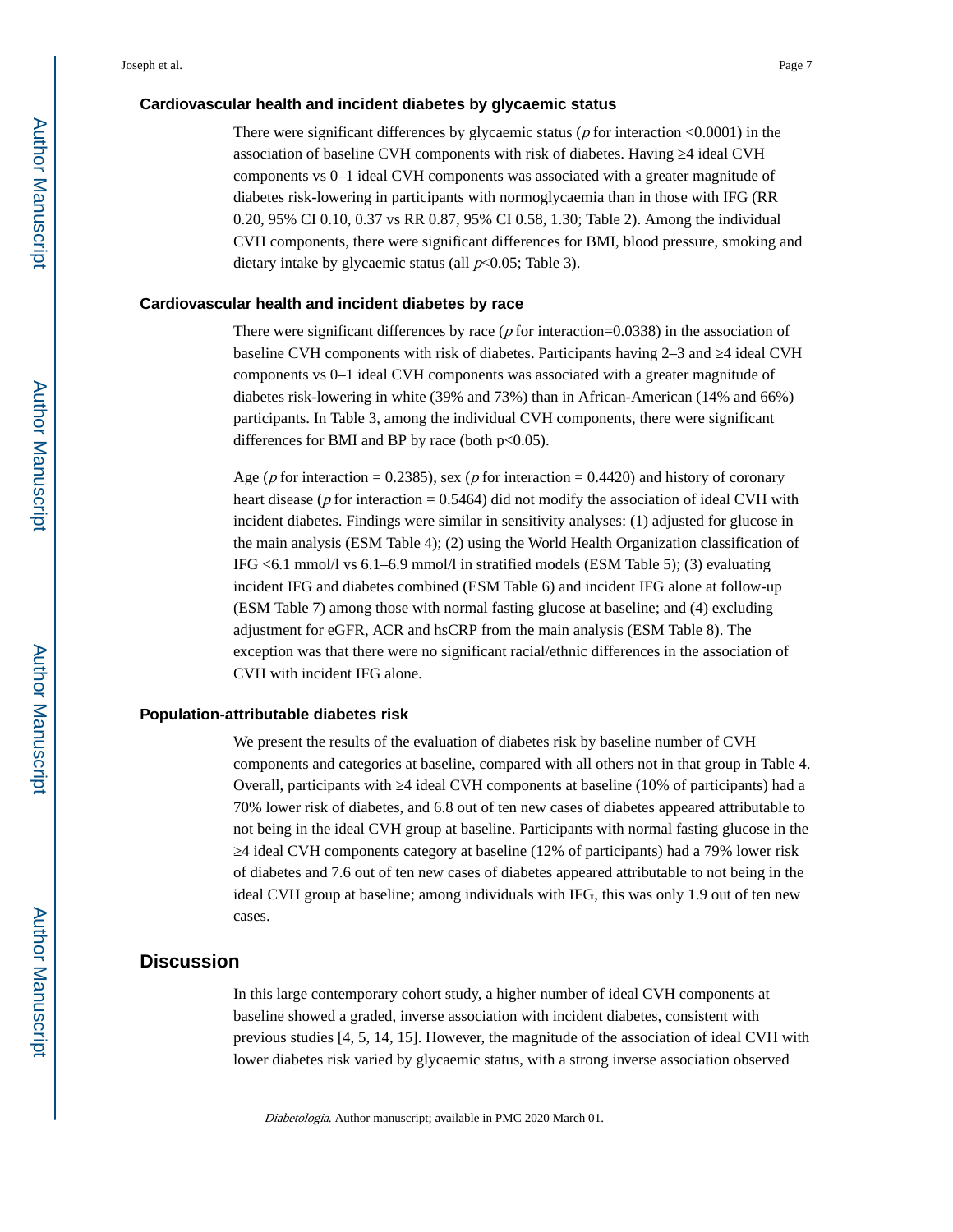among those with normal glucose and no association observed among those with IFG. These findings suggest population-level public health promotion of the AHA 2020 ideal CVH metrics may be beneficial for primordial prevention of diabetes, but may not be as beneficial for preventing progression to diabetes from IFG over 10 years in black and white middleaged and older adults.

#### **Ideal CVH, baseline glycaemic status and incident diabetes**

Our study is consistent with previous analyses examining the association of ideal CVH with incident diabetes, revealing a dose-dependent inverse association with incident diabetes [4, 5, 16], both continuously and categorically. These findings confirm the importance of focusing on increased attainment of ideal CVH in the USA as only 27.9% of the REGARDS participants in this analysis had  $\,$  4 out of seven ideal CVH metrics. Among participants with IFG, the prevalence of 4 out of six ideal CVH metrics was low at 4.4% compared with 11.9% among those with normal fasting glucose. These differences in baseline ideal CVH for individuals with IFG are even more concerning given the lower (nonsignificant) magnitude of risk reduction with higher levels of ideal CVH among individuals with IFG. Previously, we evaluated modifiable lifestyle factors, including exercise, diet, cigarette smoking, television watching and sleep-disordered breathing, among African-Americans in the Jackson Heart Study and showed lower risk of incident diabetes with more ideal levels of these risk factors. However, similar to this analysis, the results were driven by individuals at the lower end of the diabetes-risk spectrum  $(BMI < 30 \text{ kg/m}^2$  and normoglycaemia) [6], suggesting broader public health interventions may work well for primordial prevention but not as well for those with IFG. As noted by Tuomilehto et al [17], lower-intensity population-level interventions involving multiple stakeholders are well suited for primordial prevention of diabetes, but individuals later in the natural history of glucose dysregulation with significant pathophysiological derangements (i.e. IFG [hepatic insulin resistance and decreased first-phase insulin response], impaired glucose tolerance [skeletal muscle insulin resistance and reduced early- and late-phase insulin response]) may require participation in higher intensity interventions. Interestingly, while high-intensity interventions among participants with impaired glucose tolerance, such as the diabetes prevention programme [18], have been successful in reducing the development of diabetes, high-intensity interventions in isolated IFG have not produced the same response [17, 19]. Thus, our findings support the need for further investigation of novel approaches including newer pharmacotherapies such as glucagon-like peptide-1 receptor agonists in individuals with IFG [20].

#### **Racial differences**

Consistent with prior studies [4, 21, 22], African-American participants in the REGARDS cohort had a lower prevalence of ideal CVH at baseline compared with white participants (17.2% vs 31.8%). The racial differences are concerning given that ideal CVH in African-Americans was associated with lower magnitude of diabetes risk-lowering, especially for individuals with attainment of 2–3 ideal metrics, which represented 55% of African-Americans. Notably, there were no racial differences in incident IFG (ESM Table 7). In addition to overall ideal CVH differences, ideal vs poor levels of blood pressure and BMI were associated with much lower risk among white vs African-American participants (81%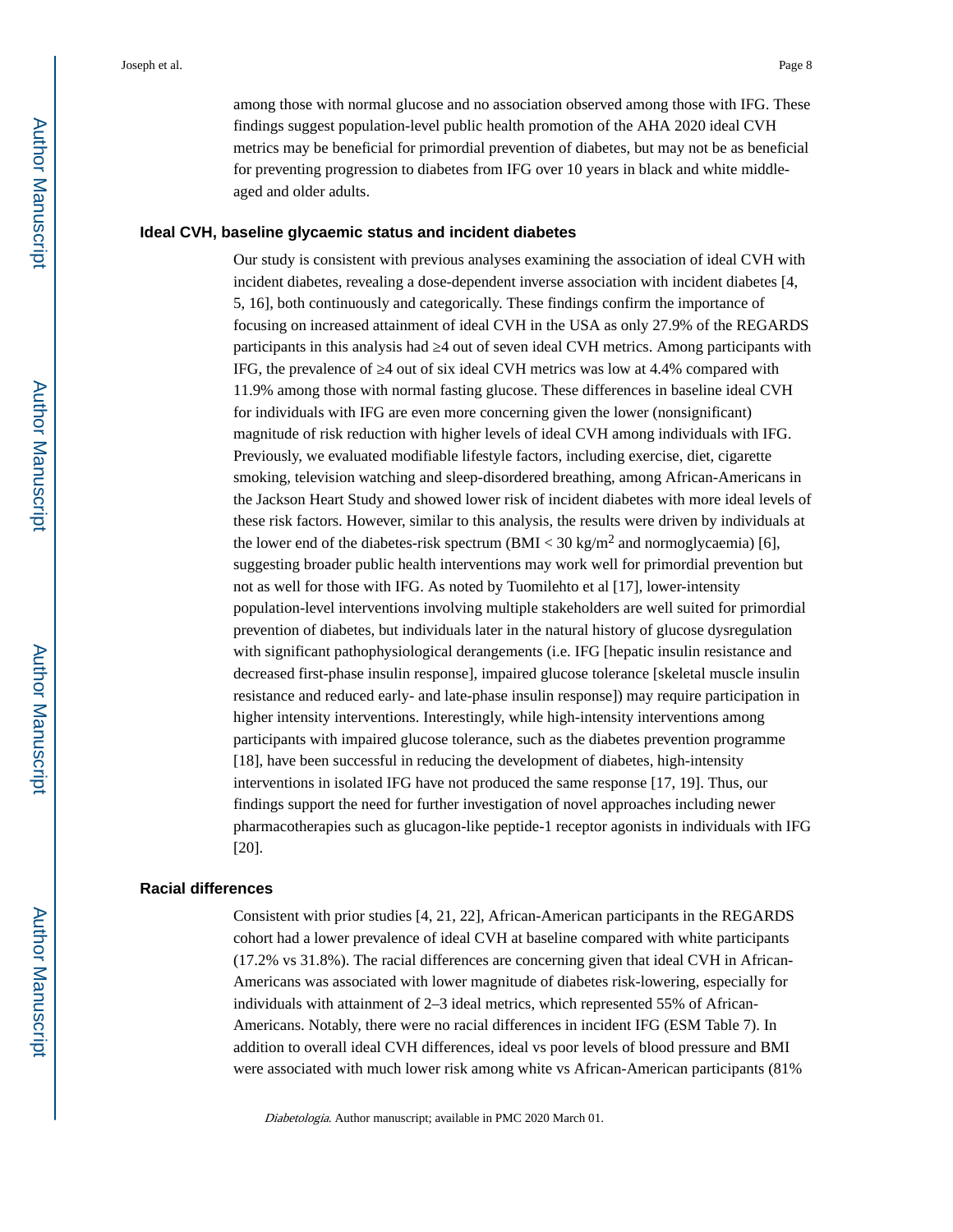vs  $66\%$ , p=0.0309 and  $69\%$  vs  $37\%$ , p=0.0194), respectively. Physical activity and dietary intake were associated with significantly lower risk of incident diabetes among white participants but not among African-Americans. In the Multi-Ethnic Study of Atherosclerosis [4], more ideal levels of BP were associated with lowest risk among white participants, consistent with REGARDS, but there were no racial differences for BMI. The findings for discrepancy of the association of BP with insulin resistance and incident diabetes have also been reported in prior race-stratified analyses [23, 24]. These differences may result from co-existing cardiometabolic risk factors including adiposity, fasting hyperinsulinaemia, inflammation, endothelial dysfunction and socioeconomic status. In this analysis, we adjusted for inflammation (hsCRP) and socioeconomic status and the findings persisted. Consistent with prior studies, African-Americans had higher waist circumference and fasting glucose, which may partly explain the findings for BP [25]. Investigations have also shown that hormonal actions underlying hypertension and diabetes, including aldosterone, may be different in African-American vs white participants. Aldosterone is associated with a dosedependent higher risk of incident diabetes among African-Americans [26]. African-Americans are sensitive to the effects of aldosterone and mineralocorticoid receptor agonists, as evidenced by studies showing that aldosterone and 9-α fludrocortisone (mineralocorticoid receptor agonist) increase BP in African-American but not white participants [27]. Given the high rates of hypertension and diabetes among African-Americans, further research exploring mechanistic links explaining pathophysiological racial differences is of paramount importance. The lower magnitude of diabetes risklowering with ideal CVH in AfricanAmericans provides one potential explanation for the continued rise in incident diabetes among African-Americans, which contrasts with the plateauing of risk among the white population over the last 20 years [28].

#### **Strengths/limitations**

The strengths of our analysis include a large, biracial population-based cohort with a decade of follow-up and rigorously ascertained physiological measures. We used validated questionnaires and an objective assessment of diabetes using fasting glucose and medication use. This study also has several potential limitations. Dietary data were obtained using an FFQ of usual diet over the previous year and was modified from the original definition. Additionally, we did not scale the dietary components based on total energy intake because of the difficulty in ascertaining an accurate estimate and this may have resulted in misclassification. In our study, the majority of participants (78.5%) were in the poor category for diet, which is consistent with findings reported in other studies [21]. Our study assessed the frequency of intense physical activity. Although geographic region and season may influence the intensity of physical activity required to work up a sweat, this widely used measure of physical activity is well validated [29]. We did not collect data on physical activity duration, thus our measure may over- or underestimate the actual adherence to the original definition of the AHA physical activity goal, which is based on minutes of physical activity per week. Our findings of a non-significant relationship between ideal CVH and incident diabetes in those with IFG could be due to several factors that could not be evaluated, such as genetic susceptibility and lifestyle changes after being identified as high risk for diabetes. We were unable to distinguish between type 1 diabetes and type 2 diabetes,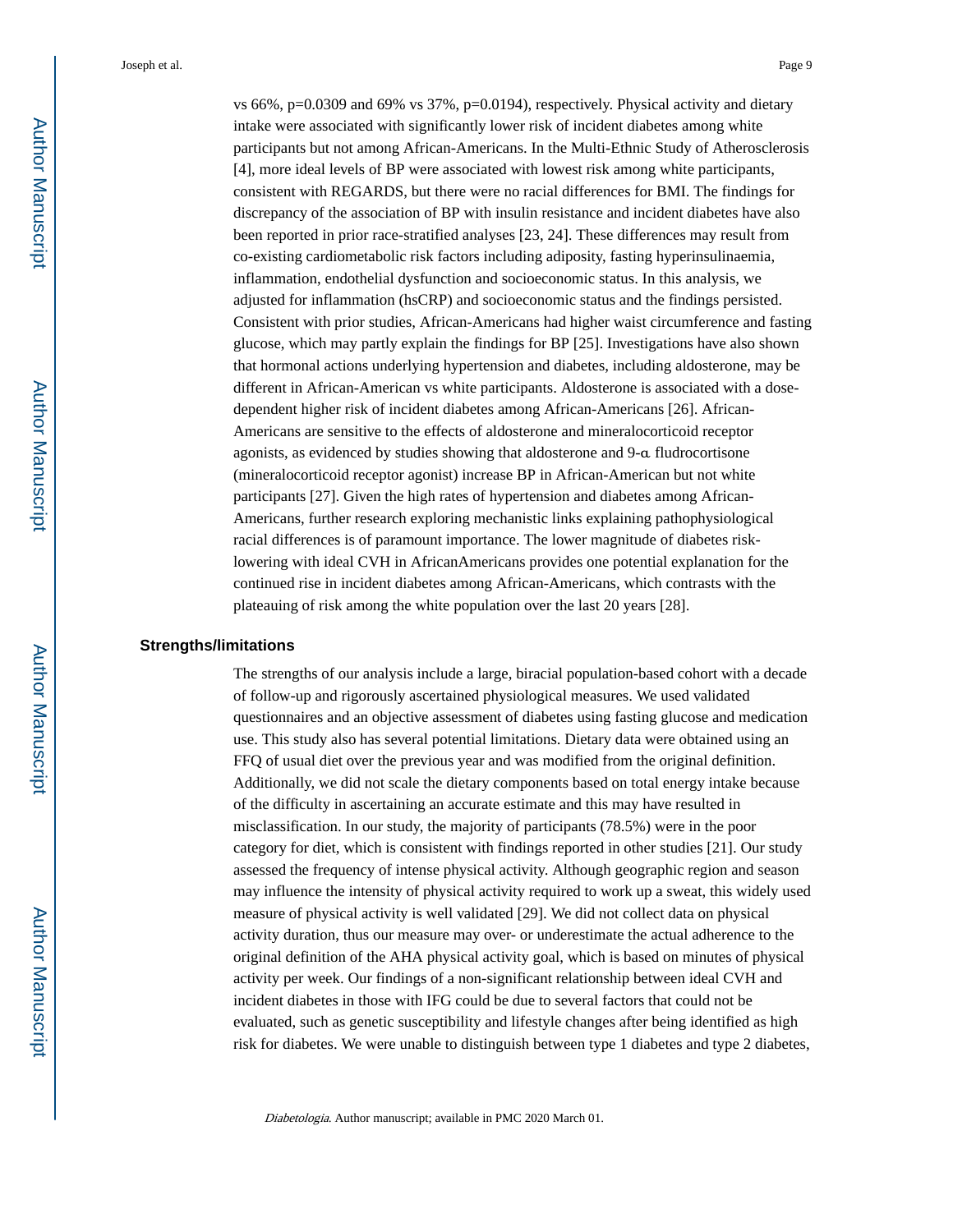but in this age range, incident type 1 diabetes is extremely uncommon, so we assumed a predominance of type 2 diabetes in our population.

#### **Conclusions**

Our study demonstrated that increasing levels of ideal CVH were associated with a lower risk of diabetes, especially among participants with normal fasting glucose at baseline. However, only one in four participants overall and fewer than one in 20 participants with IFG had  $\,$  4 ideal CVH components at baseline. The lower magnitude of risk reduction with ideal CVH among those with IFG warrants further investigation and suggests this group requires higher intensity interventions to lower long-term diabetes risk. Primordial prevention through attainment of ideal CVH has the potential to dramatically reduce the burden of diabetes.

#### **Supplementary Material**

Refer to Web version on PubMed Central for supplementary material.

#### **Acknowledgements**

The authors thank the other investigators, the staff and the participants of the REGARDS study for their valuable contributions. A full list of participating REGARDS investigators and institutions can be found at [www.regardsstudy.org.](http://www.regardsstudy.org/)

Parts of this study were presented as an oral presentation at the AHA EPI/LIFESTYLE 2018 Scientific Sessions, New Orleans, LA, USA 20–23 March 2018.

**Funding** This research project is supported by a cooperative agreement U01 NS041588 from the National Institute of Neurological Disorders and Stroke, National Institutes of Health and the Department of Health and Human Service. Additional support was provided by U01DP006302 from the Centers for Disease Control and Prevention and K23DK117041 from the National Institute of Diabetes and Digestive and Kidney Diseases. The content is solely the responsibility of the authors and does not necessarily represent the official views of the Centers for Disease Control and Prevention, the National Institute of Neurological Disorders and Stroke, the National Institute of Diabetes and Digestive and Kidney Diseases, the National Institutes of Health or the Department of Health and Human Services.

#### **Abbreviations:**

| ACR            | Albumin-to-creatinine ratio                        |
|----------------|----------------------------------------------------|
| AHA            | American Heart Association                         |
| <b>CVD</b>     | Cardiovascular disease                             |
| <b>CVH</b>     | Cardiovascular health                              |
| <b>CKD-EPI</b> | Chronic Kidney Diseases Epidemiology Collaboration |
| eGFR           | <b>Estimated GFR</b>                               |
| FFQ            | Food frequency questionnaire                       |
| hsCRP          | high-sensitivity C-reactive protein                |
| <b>IFG</b>     | Impaired fasting glucose                           |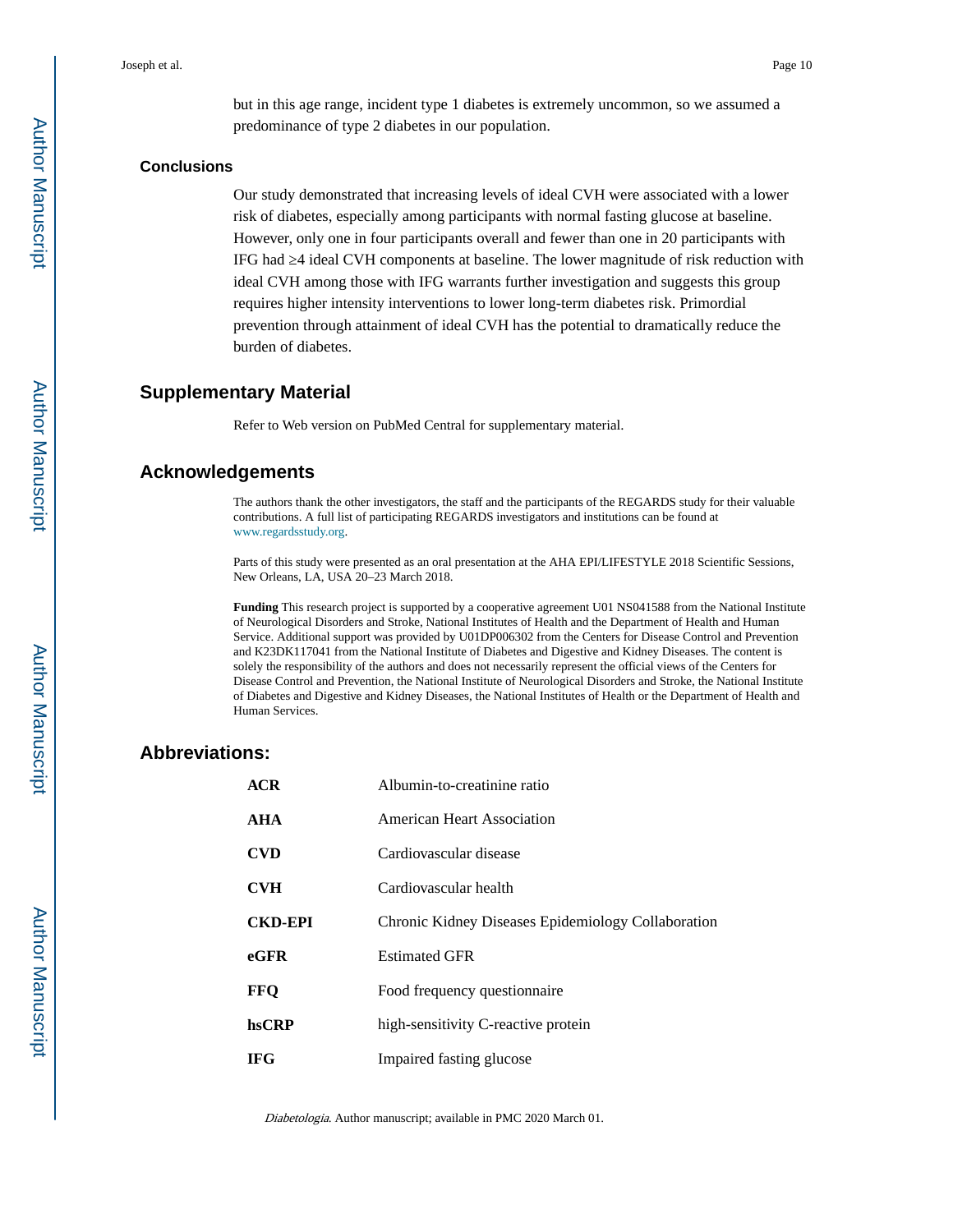| <b>IOR</b>     | Interguartile range                                     |
|----------------|---------------------------------------------------------|
| <b>PAR</b>     | Population-attributable risk                            |
| <b>REGARDS</b> | REasons for Geographic and Racial Differences in Stroke |
| <b>RR</b>      | Risk ratio                                              |

#### **References**

- 1. Lloyd-Jones DM, Hong Y, Labarthe D, et al. (2010) Defining and Setting National Goals for Cardiovascular Health Promotion and Disease Reduction: The American Heart Association's Strategic Impact Goal Through 2020 and Beyond. Circulation 121:586–613. 10.1161/ CIRCULATIONAHA.109.192703 [PubMed: 20089546]
- 2. Folsom AR, Yatsuya H, Nettleton JA, et al. (2011) Community Prevalence of Ideal Cardiovascular Health, by the American Heart Association Definition, and Relationship With Cardiovascular Disease Incidence. J Am Coll Cardiol 57:1690–1696. 10.1016/j.jacc.2010.11.041 [PubMed: 21492767]
- 3. Ford ES, Greenlund KJ, Hong Y (2012) Ideal Cardiovascular Health and Mortality From All Causes and Diseases of the Circulatory System Among Adults in the United States. Circulation 125:987– 995. 10.1161/CIRCULATIONAHA.111.049122 [PubMed: 22291126]
- 4. Joseph JJ, Echouffo-Tcheugui JB, Carnethon MR, et al. (2016) The association of ideal cardiovascular health with incident type 2 diabetes mellitus: the Multi-Ethnic Study of Atherosclerosis. Diabetologia 59:1893–1903. 10.1007/s00125-016-4003-7 [PubMed: 27272340]
- 5. Effoe VS, Carnethon MR, Echouffo Tcheugui JB, et al. (2017) The American Heart Association Ideal Cardiovascular Health and Incident Type 2 Diabetes Mellitus Among Blacks: The Jackson Heart Study. J Am Heart Assoc 6:e005008 10.1161/JAHA.116.005008 [PubMed: 28637777]
- 6. Joseph JJ, Echouffo-Tcheugui JB, Talegawkar SA, et al. (2017) Modifiable Lifestyle Risk Factors and Incident Diabetes in African Americans. Am J Prev Med 10.1016/j.amepre.2017.06.018
- 7. Howard VJ, Cushman M, Pulley L, et al. (2005) The reasons for geographic and racial differences in stroke study: objectives and design. Neuroepidemiology 25:135–143. 10.1159/000086678 [PubMed: 15990444]
- 8. Cushman M, Cantrell RA, McClure LA, et al. (2008) Estimated 10-year stroke risk by region and race in the United States. Ann Neurol 64:507–513. 10.1002/ana.21493 [PubMed: 19067365]
- 9. Block G, Woods M, Potosky A, Clifford C (1990) Validation of a self-administered diet history questionnaire using multiple diet records. J Clin Epidemiol 43:1327–1335 [PubMed: 2254769]
- 10. Judd SE, Letter AJ, Shikany JM, et al. (2015) Dietary Patterns Derived Using Exploratory and Confirmatory Factor Analysis are Stable and Generalizable Across Race, Region, and Gender Subgroups in the REGARDS Study. Front Nutr 1:. 10.3389/fnut.2014.00029
- 11. Kulshreshtha A, Vaccarino V, Judd SE, et al. (2013) Life's Simple 7 and Risk of Incident Stroke The Reasons for Geographic and Racial Differences in Stroke Study. Stroke 44:1909–1914 [PubMed: 23743971]
- 12. Gillett SR, Boyle RH, Zakai NA, et al. (2014) Validating laboratory results in a national observational cohort study without field centers: The Reasons for Geographic and Racial Differences in Stroke cohort. Clin Biochem 47:243–246. 10.1016/j.clinbiochem.2014.08.003 [PubMed: 25130959]
- 13. Peralta CA (2011) Detection of Chronic Kidney Disease With Creatinine, Cystatin C, and Urine Albumin-to-Creatinine Ratio and Association With Progression to End-Stage Renal Disease and Mortality. JAMA 305:1545 10.1001/jama.2011.468 [PubMed: 21482744]
- 14. Mozaffarian D, Kamineni A, Carnethon M, et al. (2009) Lifestyle risk factors and new-onset diabetes mellitus in older adults: the cardiovascular health study. Arch Intern Med 169:798–807 [PubMed: 19398692]
- 15. Reis JP, Loria CM, Sorlie PD, et al. (2011) Lifestyle factors and risk for new-onset diabetes: a population-based cohort study. Ann Intern Med 155:292–299 [PubMed: 21893622]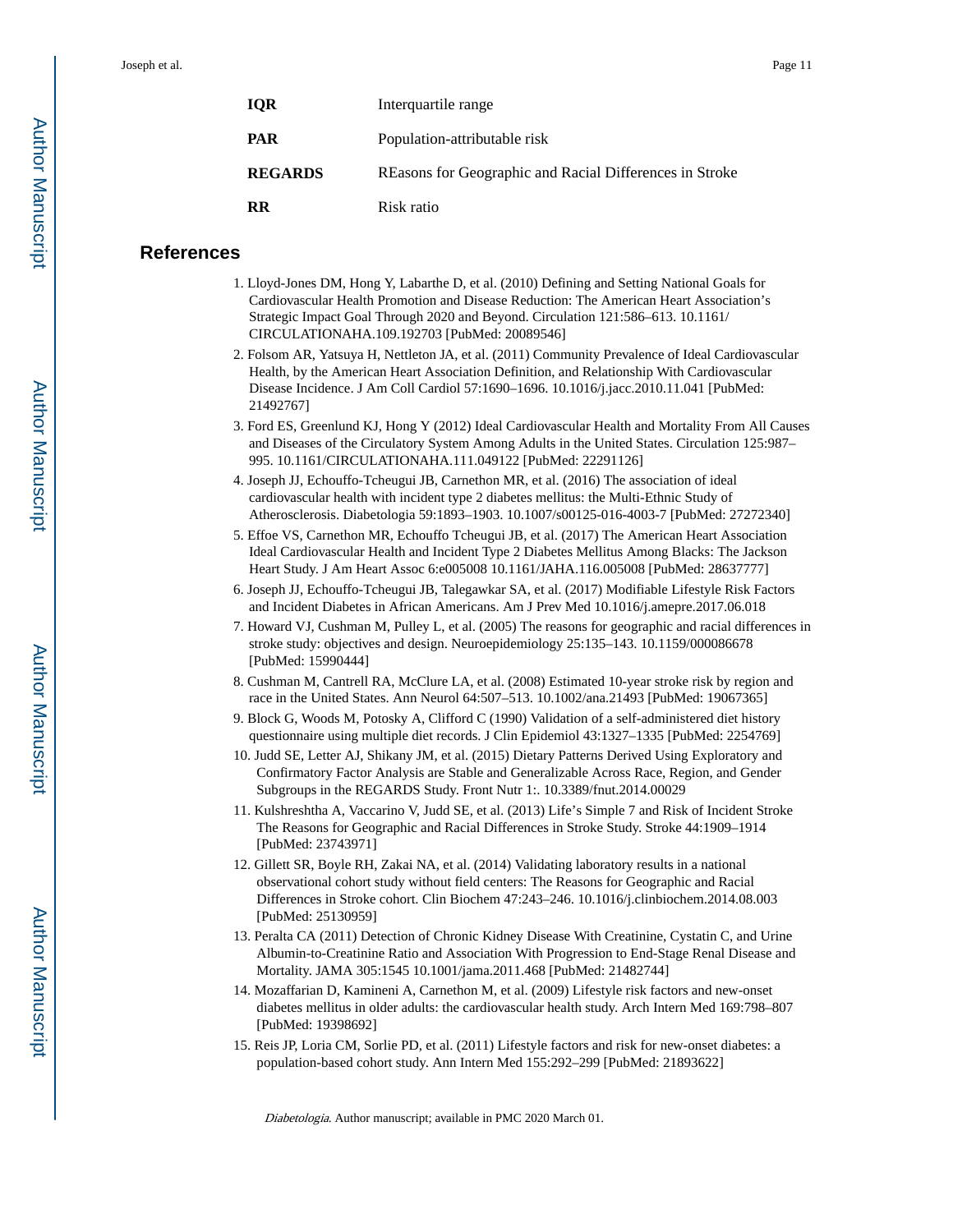- 16. Fretts AM, Howard BV, McKnight B, et al. (2014) Life's Simple 7 and Incidence of Diabetes Among American Indians: The Strong Heart Family Study. Diabetes Care 37:2240–2245. 10.2337/ dc13-2267 [PubMed: 24804696]
- 17. Tuomilehto J, Schwarz PEH (2016) Preventing Diabetes: Early Versus Late Preventive Interventions: Table 1. Diabetes Care 39:S115–S120. 10.2337/dcS15-3000 [PubMed: 27440823]
- 18. The Diabetes Prevention Program (2002) Reduction in the Incidence of Type 2 Diabetes with Lifestyle Intervention or Metformin. N Engl J Med 346:393–403. 10.1056/NEJMoa012512 [PubMed: 11832527]
- 19. Saito T, Watanabe M, Nishida J, et al. (2011) Lifestyle modification and prevention of type 2 diabetes in overweight Japanese with impaired fasting glucose levels: a randomized controlled trial. Arch Intern Med 171:1352–1360 [PubMed: 21824948]
- 20. le Roux CW, Astrup A, Fujioka K, et al. (2017) 3 years of liraglutide versus placebo for type 2 diabetes risk reduction and weight management in individuals with prediabetes: a randomised, double-blind trial. Lancet Lond Engl 389:1399–1409. 10.1016/S0140-6736(17)30069-7
- 21. Shay CM, Ning H, Allen NB, et al. (2012) Status of Cardiovascular Health in US Adults Prevalence Estimates From the National Health and Nutrition Examination Surveys (NHANES) 2003–2008. Circulation 125:45–56 [PubMed: 22095826]
- 22. Mujahid MS, Moore LV, Petito LC, et al. (2017) Neighborhoods and racial/ethnic differences in ideal cardiovascular health (the Multi-Ethnic Study of Atherosclerosis). Health Place 44:61–69. 10.1016/j.healthplace.2017.01.005 [PubMed: 28167269]
- 23. Saad MF, Lillioja S, Nyomba BL, et al. (1991) Racial Differences in the Relation between Blood Pressure and Insulin Resistance. N Engl J Med 324:733–739. 10.1056/NEJM199103143241105 [PubMed: 1997839]
- 24. Wei GS, Coady SA, Goff DC, et al. (2011) Blood Pressure and the Risk of Developing Diabetes in African Americans and Whites: ARIC, CARDIA, and the Framingham Heart Study. Diabetes Care 34:873–879. 10.2337/dc10-1786 [PubMed: 21346180]
- 25. Zhang T, Zhang H, Li S, et al. (2016) Impact of Adiposity on Incident Hypertension Is Modified by Insulin Resistance in AdultsNovelty and Significance: Longitudinal Observation From the Bogalusa Heart Study. Hypertension 67:56–62. 10.1161/HYPERTENSIONAHA.115.06509 [PubMed: 26573703]
- 26. Joseph JJ, Echouffo-Tcheugui JB, Kalyani RR, et al. (2016) Aldosterone, Renin, and Diabetes Mellitus in African Americans: The Jackson Heart Study. J Clin Endocrinol Metab 101:1770– 1778. 10.1210/jc.2016-1002 [PubMed: 26908112]
- 27. Tu W, Eckert GJ, Hannon TS, et al. (2014) Racial differences in sensitivity of blood pressure to aldosterone. Hypertension 63:1212–1218 [PubMed: 24711519]
- 28. Geiss LS, Wang J, Cheng YJ, et al. (2014) Prevalence and Incidence Trends for Diagnosed Diabetes Among Adults Aged 20 to 79 Years, United States, 1980–2012. JAMA 312:1218 10.1001/jama.2014.11494 [PubMed: 25247518]
- 29. McDonnell MN, Hillier SL, Hooker SP, et al. (2013) Physical Activity Frequency and Risk of Incident Stroke in a National US Study of Blacks and Whites. Stroke 44:2519–2524. 10.1161/ STROKEAHA.113.001538 [PubMed: 23868271]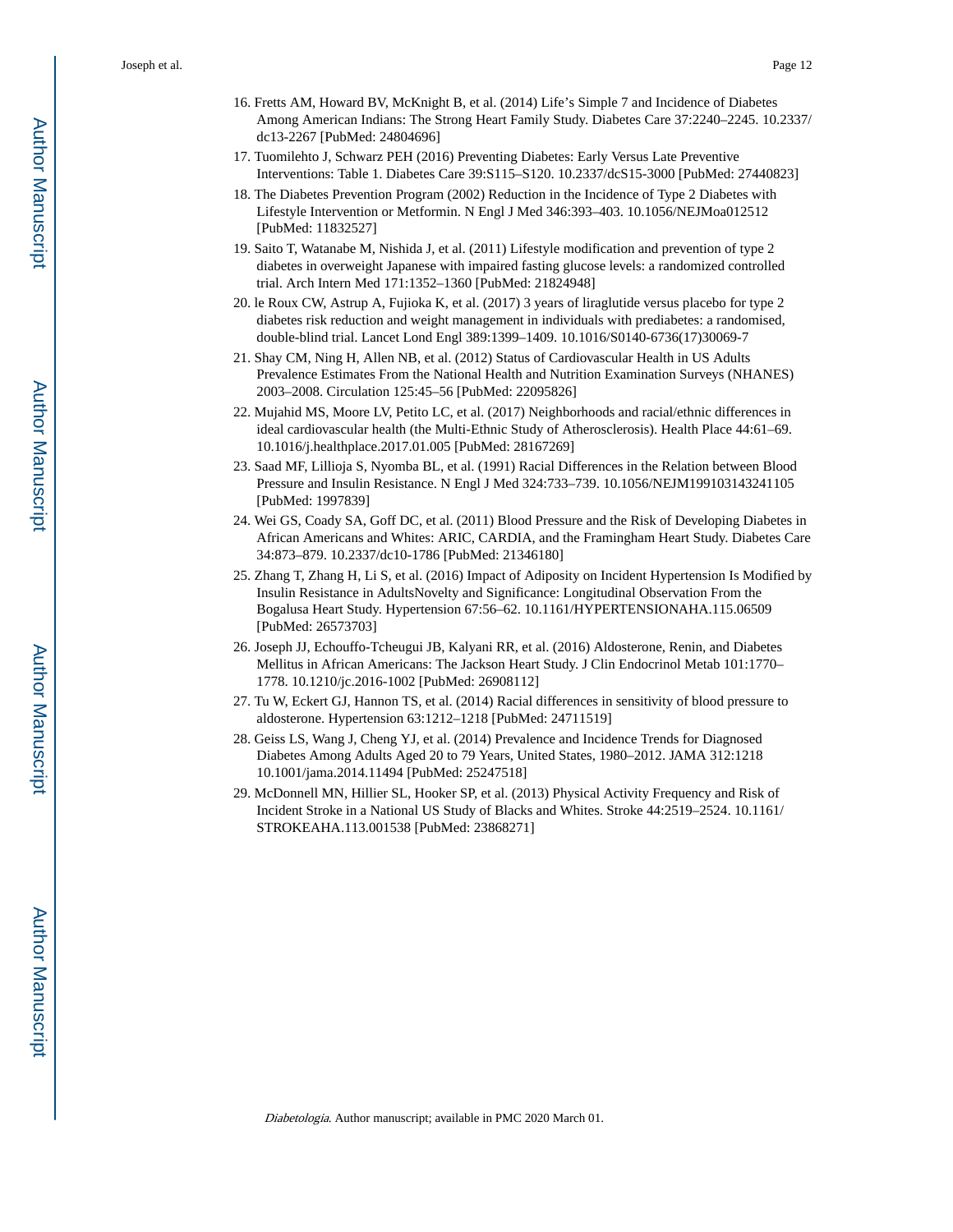#### **Research in Context**

#### **What is already known about this subject?**

- **•** In 2010, the American Heart Association identified seven health factors/ behaviours associated with healthy ageing without cardiovascular disease, based on total cholesterol, blood pressure, fasting plasma glucose, dietary pattern, smoking, exercise and BMI
- **•** Attainment of 2‒3 and ≥4 ideal cardiovascular health (CVH) components vs 0‒1 components has been associated with significantly lower diabetes risk

#### **What is the key question?**

**•** Does the associated of ideal CVH with lower diabetes risk vary by glycaemic status (normal fasting glucose vs impaired fasting glucose)?

#### **What is the new findings?**

- **•** Participants with 2−3 and 4 vs 0−1 ideal CVH components with normal fasting glucose at baseline had 36% and 80% lower risk of diabetes, respectively
- **•** Participants with 2−3 and  $\alpha$  4 vs 0−1 ideal CVH components with impaired fasting glucose at baseline did not have a significantly lower risk

#### **How might this impact on clinical practice in the foreseeable future?**

- **•** Focusing clinical practice on attainment of ideal CVH among individuals with normal blood glucose levels will dramatically reduce the burden of diabetes
- **•** Futher research is necessary to develop best practices to prevent diabetes among individuals with impaired fasting glucose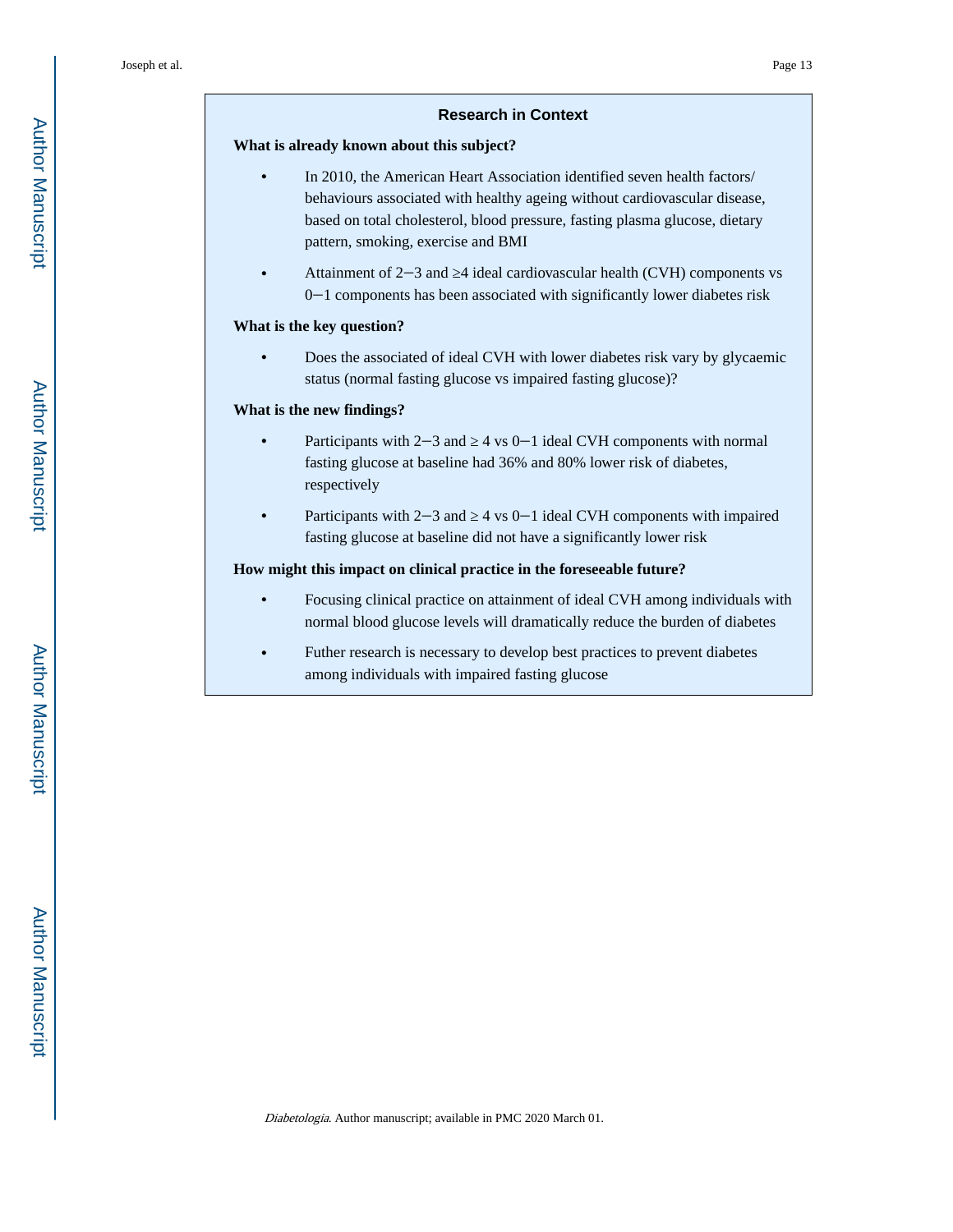#### **Table 1**

#### Characteristics of participants, by fasting glucose status in REGARDS

| Characteristic                                            | Overall     | Normal fasting glucose (<5.6 mmol/l) | IFG (5.6-6.9 mmol/l) | <i>p</i> value |
|-----------------------------------------------------------|-------------|--------------------------------------|----------------------|----------------|
|                                                           | $n=7,758$   | $n = 6004$                           | $n = 1754$           |                |
| Age                                                       | 63.0(8.4)   | 62.9(8.5)                            | 63.4(8.2)            | 0.0237         |
| Female (%)                                                | 56.5        | 58.6                                 | 49.1                 | < 0.0001       |
| African-American (%)                                      | 26.5        | 24.9                                 | 32.0                 | < 0.0001       |
| Current smoking (%)                                       | 10.7        | 10.1                                 | 12.7                 | < 0.0001       |
| Ideal cardiovascular diet score $(0-5)^a$                 | 0.9(0.8)    | 0.9(0.8)                             | 0.8(0.8)             | < 0.0001       |
| Current alcohol use (%)                                   | 62.1        | 62.4                                 | 61.1                 | 0.0937         |
| Education: college graduate and above (%)                 | 46.2        | 47.1                                 | 42.9                 | 0.0096         |
| Income                                                    |             |                                      |                      | 0.1446         |
| $<$ \$20 $k$                                              | 9.9         | 9.5                                  | 11.1                 |                |
| \$20k-\$34k                                               | 21.1        | 21.1                                 | 21.0                 |                |
| \$35k-\$74k                                               | 34.7        | 34.4                                 | 35.9                 |                |
| \$75 and above                                            | 23.7        | 24.2                                 | 22.4                 |                |
| Refused to give details                                   | 10.5        | 10.7                                 | 9.7                  |                |
| History of CHD                                            | 11.5        | 10.8                                 | 13.7                 | 0.0010         |
| BMI $(kg/m2)$                                             | 28.4 (5.6)  | 27.9(5.4)                            | 30.4(5.7)            | < 0.0001       |
| Waist circumference (cm)                                  | 93.0 (14.5) | 91.3 (14.0)                          | 98.9 (14.6)          | < 0.0001       |
| Systolic BP (mmHg)                                        | 124.4(15.1) | 123.4 (14.9)                         | 127.6(15.3)          | < 0.0001       |
| Diastolic BP (mmHg)                                       | 76.2(9.1)   | 75.7(9.0)                            | 77.7 (9.2)           | < 0.0001       |
| eGFR CKD-EPI (ml min <sup>-1</sup> 1.73 m <sup>-2</sup> ) | 87.5 (15.9) | 87.3 (15.8)                          | 88.0 (16.5)          | 0.1294         |
| Urine ACR $(mg/mmol)$ <sup>b</sup>                        | 0.69(0.72)  | 0.67(0.68)                           | 0.73(0.87)           | < 0.0001       |
| Total cholesterol (mmol/l)                                | 5.1(1.0)    | 5.1(1.0)                             | 5.0(1.0)             | 0.0039         |
| Fasting glucose (mmol/l)                                  | 5.1(0.6)    | 4.9(0.4)                             | 5.9(0.3)             | < 0.0001       |
| Statin medication usage                                   | 28.3        | 26.5                                 | 34.6                 | < 0.0001       |
| $h$ sCRP $^b$                                             | 1.8(3.2)    | 1.6(3.0)                             | 2.4(4.1)             | < 0.0001       |
| Incident diabetes per 1000 person-years                   | 11.5        | 6.0                                  | 30.4                 | < 0.0001       |
| Glucose $\int$                                            |             |                                      |                      | < 0.0001       |
| $Poor(\% )$                                               | NA          | NA                                   | NA                   |                |
| Intermediate (%)                                          | 22.6        | 0.0                                  | 100.0                |                |
| Ideal $(\%)$                                              | 77.4        | 100.0                                | $0.0\,$              |                |
| $BP^C$                                                    |             |                                      |                      | < 0.0001       |
| Poor $(\% )$                                              | 16.5        | 15.1                                 | 21.4                 |                |
| Intermediate (%)                                          | 59.0        | 57.8                                 | 63.2                 |                |
| Ideal $(\%)$                                              | 24.5        | 27.2                                 | 15.3                 |                |
| $\mathrm{BMI}^\mathcal{C}$                                |             |                                      |                      | < 0.0001       |
| Poor $(\% )$                                              | 32.2        | 27.9                                 | 46.9                 |                |
| Intermediate (%)                                          | 40.1        | 40.4                                 | 38.9                 |                |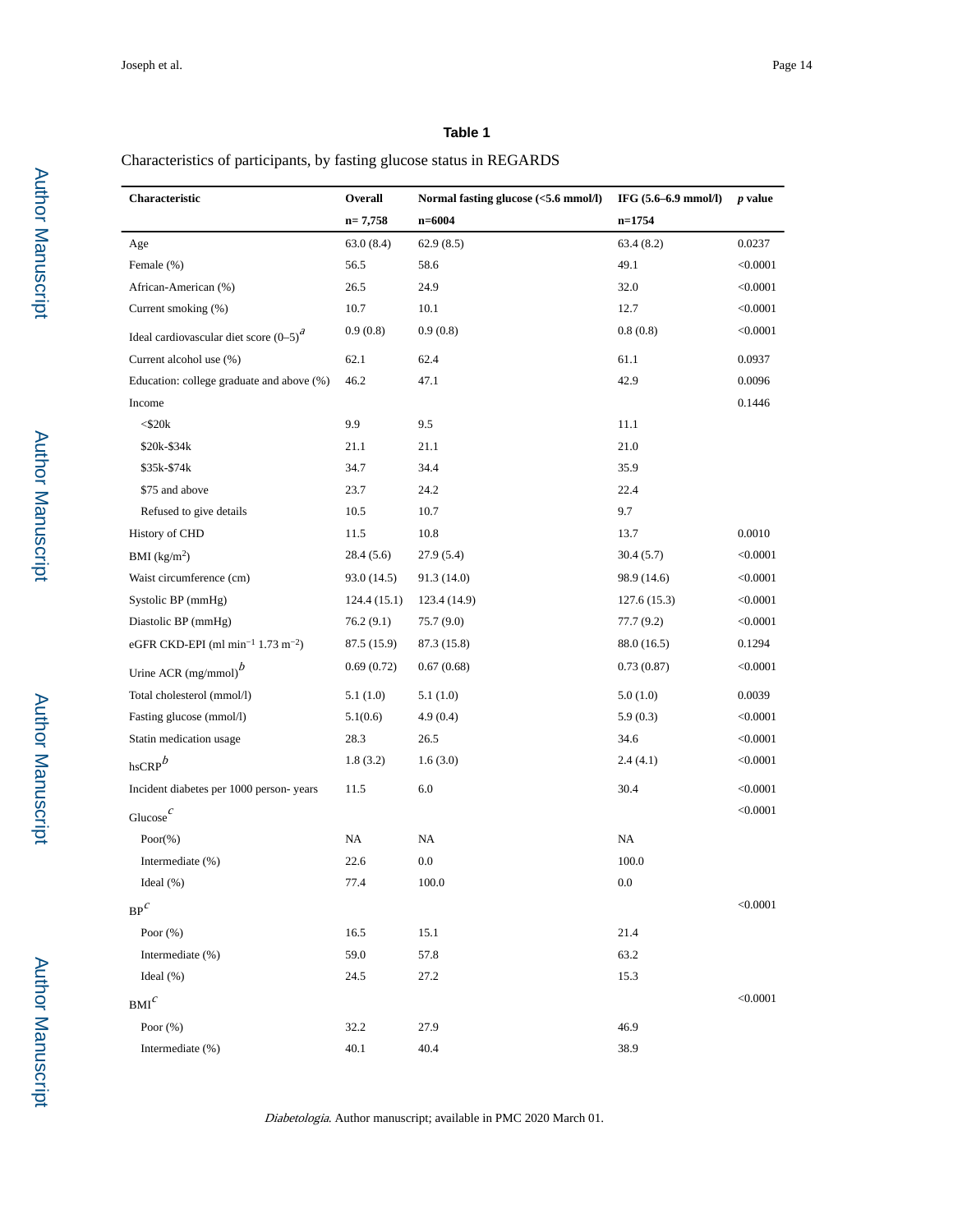| Characteristic                      | Overall   | Normal fasting glucose (<5.6 mmol/l) | IFG (5.6-6.9 mmol/l) | <i>p</i> value |
|-------------------------------------|-----------|--------------------------------------|----------------------|----------------|
|                                     | $n=7,758$ | $n = 6004$                           | $n=1754$             |                |
| Ideal $(\% )$                       | 27.8      | 31.8                                 | 14.1                 |                |
| Total cholesterol $c$               |           |                                      |                      | 0.0129         |
| Poor $(\%)$                         | 11.9      | 12.2                                 | 10.9                 |                |
| Intermediate (%)                    | 52.5      | 51.6                                 | 55.6                 |                |
| Ideal $(\% )$                       | 35.6      | 36.2                                 | 33.5                 |                |
| Smoking $\int$                      |           |                                      |                      | 0.0008         |
| Poor $(\% )$                        | 10.6      | 10.0                                 | 12.7                 |                |
| Intermediate (%)                    | 1.4       | 1.3                                  | 1.9                  |                |
| Ideal $(\% )$                       | 87.9      | 88.7                                 | 85.4                 |                |
| Dietary intake $^c$                 |           |                                      |                      | < 0.0001       |
| Poor $(\% )$                        | 78.5      | 77.2                                 | 82.8                 |                |
| Intermediate (%)                    | 21.6      | 22.8                                 | 17.2                 |                |
| Ideal $(\% )$                       | $0.0\,$   | 0.0                                  | 0.0                  |                |
| Physical activity <sup>c</sup>      |           |                                      |                      | 0.0002         |
| $Poor(\% )$                         | 27.6      | 26.5                                 | 31.5                 |                |
| Intermediate (%)                    | 40.1      | 40.7                                 | 37.9                 |                |
| Ideal $(\% )$                       | 32.3      | 32.9                                 | 30.6                 |                |
| Using 6 components $\boldsymbol{d}$ |           |                                      |                      |                |
| Total no. ideal components          | 2.1(1.1)  | 2.2(1.1)                             | 1.8(1.0)             | < 0.0001       |
| 0-1 ideal CVH components (%)        | 32.1      | 29.3                                 | 41.5                 | < 0.0001       |
| 2-3 ideal CVH components (%)        | 57.8      | 58.8                                 | 54.1                 |                |
| 4 ideal CVH components (%)          | 10.2      | 11.9                                 | 4.4                  |                |

Data are mean (SD) or percentages

 $a^2$ Adapted for REGARDS, with one point given for: fruits and vegetables  $4.5 \text{ cups/day}$ ; fish  $\times 98$  g servings per week (non-fried); fibre-rich whole grains  $3 \times 28$  g-equivalent servings/day; sodium <1500 mg/day; and sugar-sweetened beverages 1884 kJ/week

 $\stackrel{b}{\sim}$  Median and interquartile range (IQR) are listed, kruskal-Wallis test used for comparsion

 $c$ See ESM Table 1 for description of poor, intermediate and ideal classifications for each individual CVH component

 $d_{\text{Using six components, excluding glucose as a component } p \text{ values were calculated using } X^2 \text{ (categorical variables), ANOVA (continuous) }}$ variables) and logrank test (incident diabetes)

NA, not applicable; no., number

Author Manuscript

Author Manuscript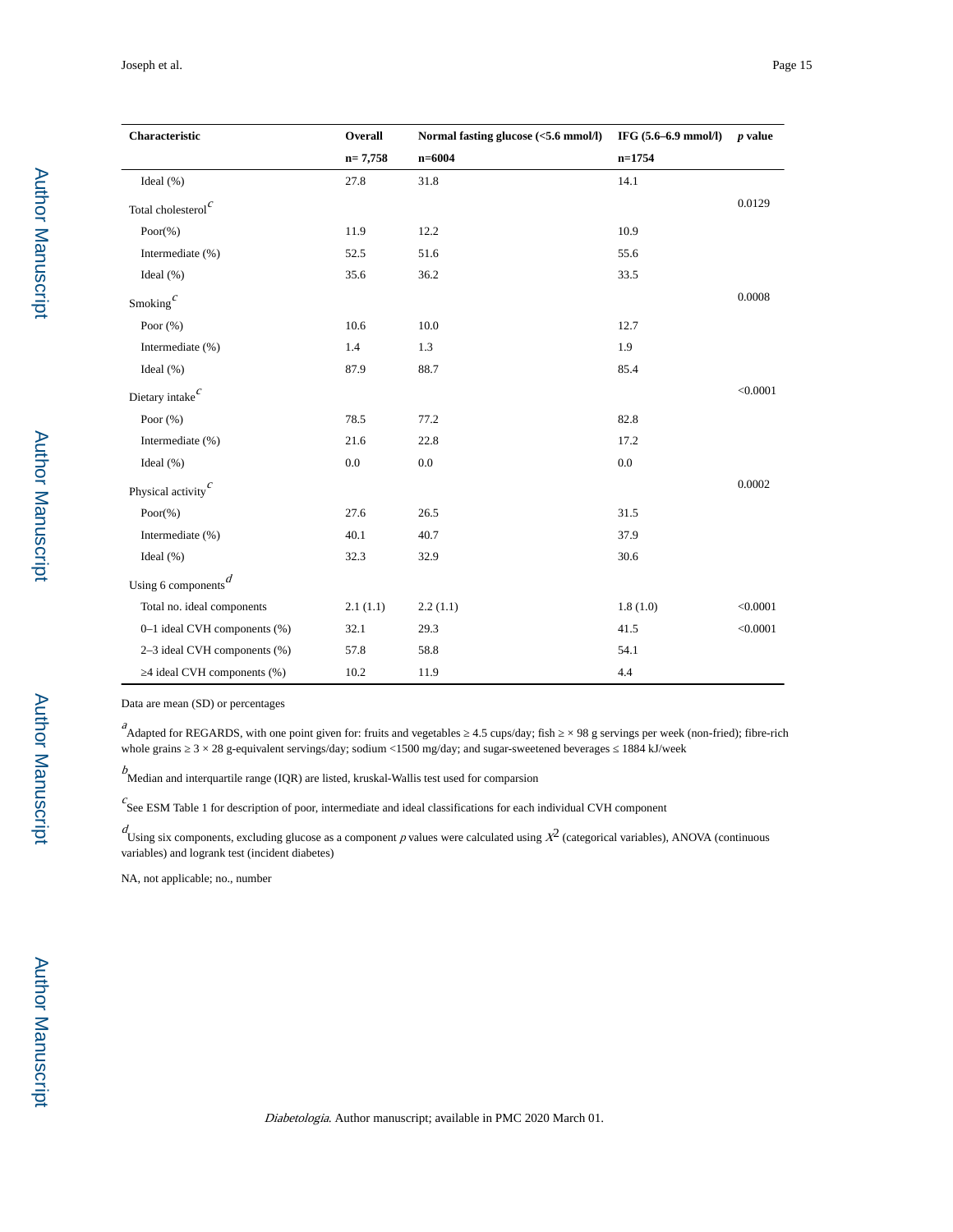| Diabetes RR                                       | n/cases  | Unadjusted       | Multivariable adjusted $\!\!^d$                                                                                                                                                       | ${\rm NFG}^{a,b}$     | $\mathrm{IFG}^{a,c}$ | White $\real^{a,d}$ | African-American <sup>a,e</sup> |
|---------------------------------------------------|----------|------------------|---------------------------------------------------------------------------------------------------------------------------------------------------------------------------------------|-----------------------|----------------------|---------------------|---------------------------------|
| By no. of ideal CVH components                    |          |                  |                                                                                                                                                                                       |                       |                      |                     |                                 |
|                                                   | 262/64   | 1 (Reference)    | 1 (Reference)                                                                                                                                                                         | 1 (Reference)         | 1 (Reference)        | 1 (Reference)       | 1 (Reference)                   |
|                                                   | 2226/335 | 0.62(0.49, 0.78) | 0.71(0.56, 0.91)                                                                                                                                                                      | $0.55\ (0.38,\,0.80)$ | 0.97(0.73, 1.29)     | 0.68(0.49, 0.94)    | 0.71(0.51, 1.01)                |
| $\mathbf{\sim}$                                   | 2816/336 | 0.49(0.39, 0.62) | 0.59(0.46, 0.75)                                                                                                                                                                      | 0.45(0.31, 0.65)      | 0.94(0.70, 1.25)     | 0.51(0.36, 0.71)    | 0.69(0.49, 0.98)                |
|                                                   | 1664/127 | 0.31(0.24, 0.41) | 0.40(0.30, 0.52)                                                                                                                                                                      | 0.29(0.19, 0.44)      | 0.82(0.59, 1.14)     | 0.32(0.22, 0.46)    | 0.55(0.36, 0.83)                |
| 4                                                 | 652/24   | 0.15(0.10, 0.24) | 0.21(0.13, 0.32)                                                                                                                                                                      | 0.11(0.05, 0.23)      | 0.81(0.49, 1.34)     | 0.19(0.11, 0.32)    | 0.22(0.09, 0.54)                |
| S                                                 | 138/5    | 15 (0.06, 0.36)  | 0.24(0.10, 0.58)                                                                                                                                                                      | 0.15(0.04, 0.61)      | 1.01(0.38, 2.65)     | 0.19(0.07, 0.52)    | 0.75(0.16, 3.62)                |
| $p$ for trend $^g$                                |          | 0.0001           | 0.0001                                                                                                                                                                                | 0.0001                | 0.1009               | 0.0001              | 0.0002                          |
| $p$ for interaction $\hbar$                       |          |                  |                                                                                                                                                                                       | 0.0001                |                      | 0.1846              |                                 |
| For 0-1, 2-3 and 4 ideal CVH components           |          |                  |                                                                                                                                                                                       |                       |                      |                     |                                 |
| $\overline{\cup}$                                 | 2488/399 | 1 (Reference)    | 1 (Reference)                                                                                                                                                                         | 1 (Reference)         | 1 (Reference)        | 1 (Reference)       | 1 (Reference)                   |
| $2 - 3$                                           | 4480/463 | .64(0.57, 0.73)  | 0.70(0.62, 0.79)                                                                                                                                                                      | 0.65(0.53, 0.80)      | 0.93(0.80, 1.08)     | 0.61(0.52, 0.72)    | 0.86(0.71, 1.05)                |
|                                                   | 790/29   | (23(0.16, 0.33)) | 0.29(0.20, 0.41)                                                                                                                                                                      | $0.20\ (0.10,\,0.37)$ | 0.87(0.58, 1.30)     | 0.27(0.17, 0.40)    | 0.34(0.16, 0.72)                |
| $p$ for trend $^g$                                |          | 0.0001           | 0.0001                                                                                                                                                                                | 0.0001                | 0.1898               | 0.0001              | 0.0037                          |
| $\boldsymbol{p}$ for interaction $\boldsymbol{h}$ |          |                  |                                                                                                                                                                                       |                       | 0.0001               |                     | 0.0338                          |
|                                                   |          |                  | Data are RR with 95% CI; cases are incident cases of diabetes during the study                                                                                                        |                       |                      |                     |                                 |
|                                                   |          |                  | <sup>2</sup> Adjusted for age, education, sex, race, income, alcohol use, eGFR, urine ACR, hsCRP; race-stratified analyses were not adjusted for race                                 |                       |                      |                     |                                 |
|                                                   |          |                  | NFG group (n total/cases) by no. ideal CVH components and for 0-1, 2-3 and 4: 0, 166/29; 1, 1594/131; 2, 2156/134; 3, 1375/53; 4, 587/8; 5, 126/2; 0-1, 1760/160; 2-3, 3531/187; and  |                       |                      |                     |                                 |
|                                                   |          |                  | IFG group (n total/cases) by no. ideal CVH components and for 0-1, 2-3 and 4: 0, 96/35; 1, 63/204; 2, 660/202; 3, 289/74; 4, 65/16; 5, 12/3; 0-1, 728/239; 2-3, 949/276; and 4, 77/19 |                       |                      |                     |                                 |

Diabetologia. Author manuscript; available in PMC 2020 March 01.

4,713/10 n total/cases) by no. ideal CVH components and for 0–1, 2–3 and →4: 0, 166/29; 1, 1594/131; 2, 2156/134; 3, 1375/8; 5, 126/2; 0–1, 1760/160/160; 2–3, 3531/187; and →4, 713/10 NFG group (  $a\quad \sigma$   $c$ 

 $\overline{4}$ n total/cases) by no. ideal CVH components and for 0–1, 2–3 and 4: 0, 159/33; 1, 1484/198; 2, 2028/200; 3, 1330/19; 5, 1324; 0–1, 1643/231; 2–3, 3358/281; and 4, White participants (n total/cases) by no. ideal CVH components and for 0-1, 2-3 and 4: 0, 159/33; 1, 1484/198; 2, 2028/200; 3, 1330/81; 4, 570/19; 5, 132/4; 0-1, 1643/231; 2-3, 3358/281; and White participants ( 702/23

 $\overline{4}$ n total/cases) by no. ideal CVH components and for 0–1, 2–3 and 4: 0, 103/31; 1, 742/137; 2, 788/136; 3, 334/46; 4, 82/5; 5, 6/1; 0–1, 845/168; 2–3, 1122/182; and 4,  $^2$ African-American participants (n total/cases) by no. ideal CVH components and for 0-1, 2-3 and 4: 0, 103/31; 1, 742/137; 2, 788/136; 3, 334/46; 4, 82/5; 5, 6/1; 0-1, 845/168; 2-3, 1122/182; and African-American participants (

88/6

Using six components, excluding glucose as a component; there were no participants with all six components in the ideal range Using six components, excluding glucose as a component; there were no participants with all six components in the ideal range

 $\mathcal{E}_p$  for trend calculated using the logrank test p for trend calculated using the logrank test

**Table 2**

Author Manuscript

**Author Manuscript** 

Author Manuscript

Author Manuscript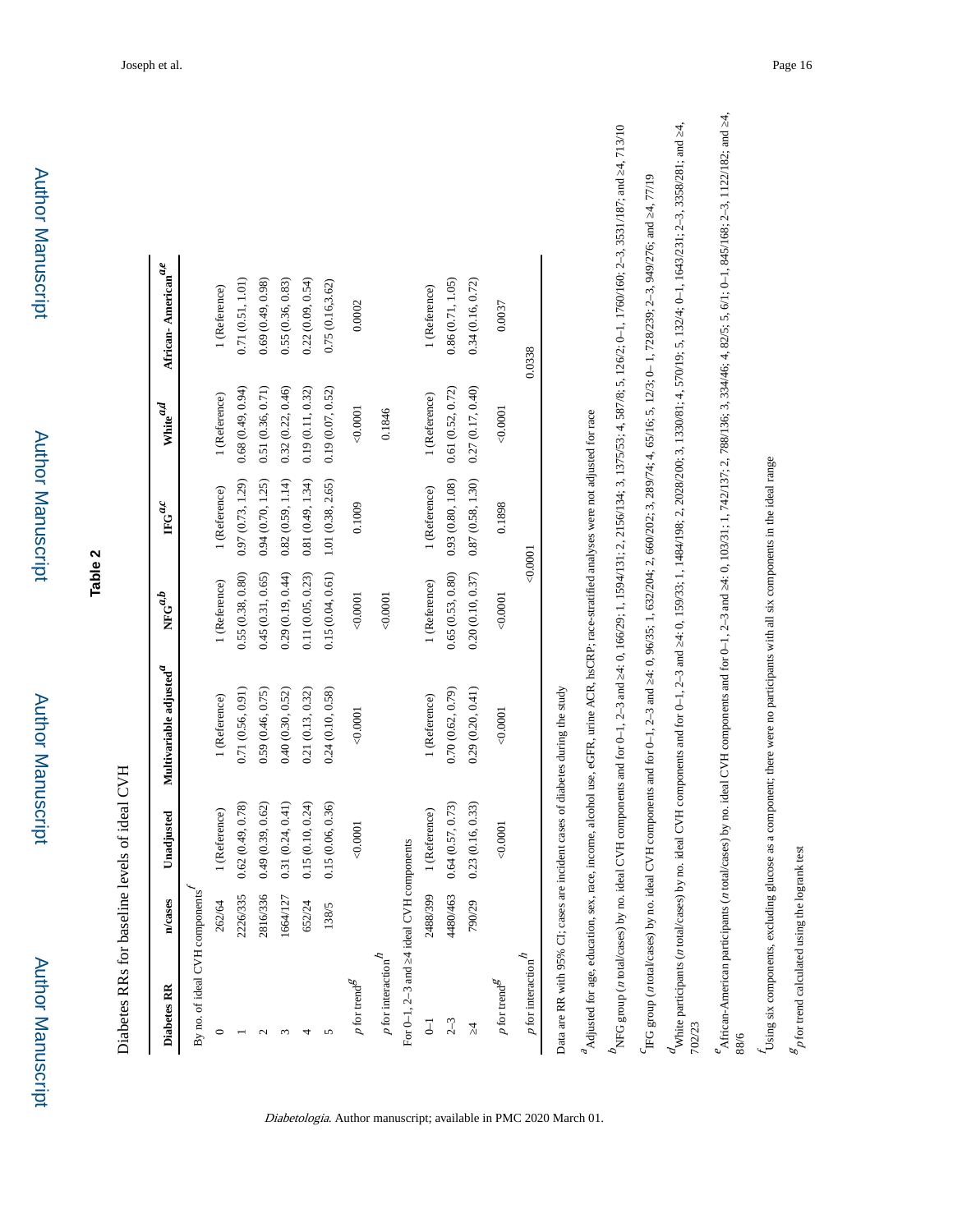# Author Manuscript**Author Manuscript**

 Author Manuscript**Author Manuscript**  h, p for interaction calculated using multiplicative interaction terms and application of the likelihood ratio test: interaction between NFG and IFG and between white and African-American NFG, normal fasting glucose; no., number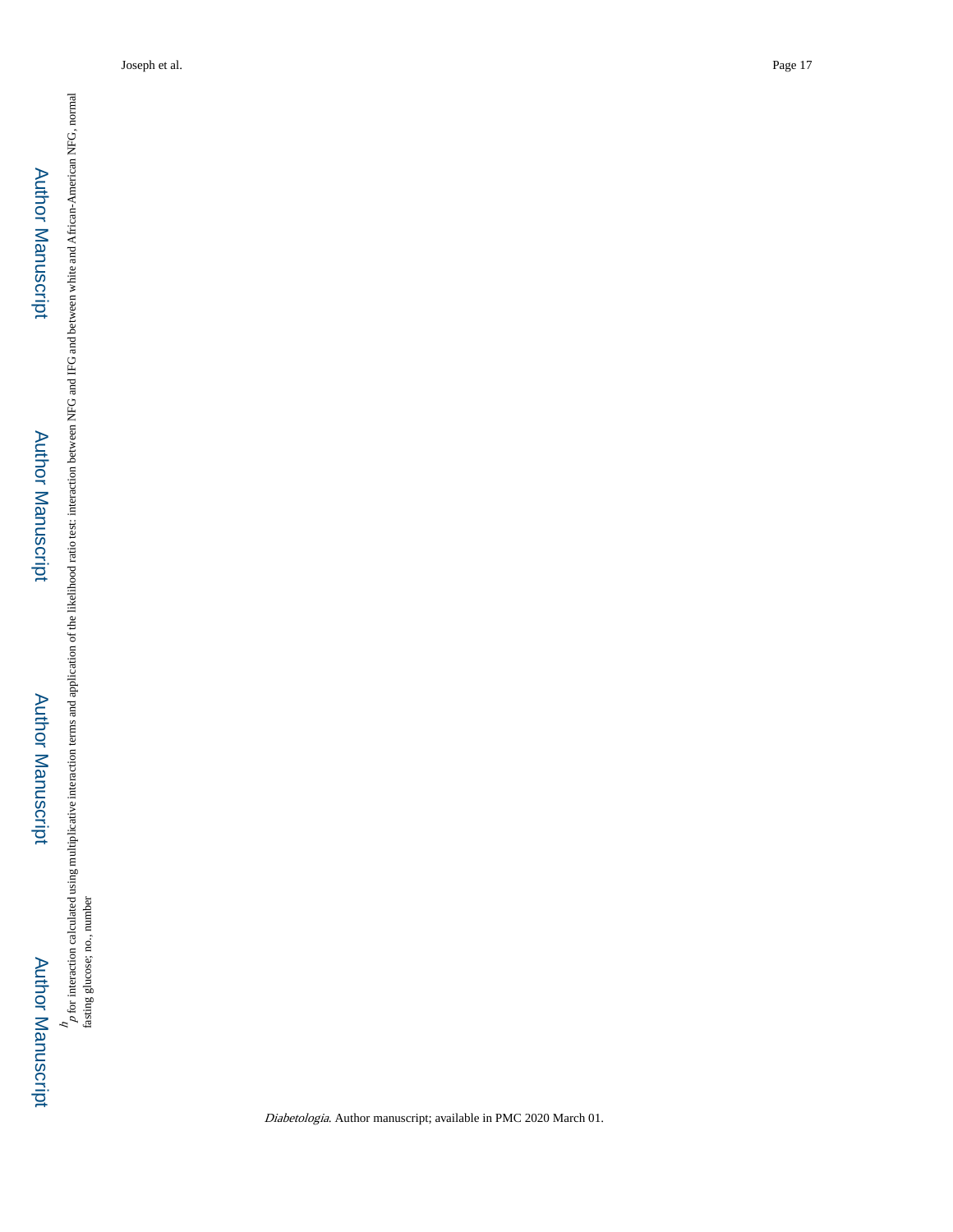Author Manuscript

Author Manuscript

Author Manuscript

| Component                              | n/cases  | Overall                   | Overall adjusted $\hspace{-1.5mm}^d$ | ${\rm NFG}^{a,b}$     | $\mathbb{F} \mathbf{G}^{a,c}$ | White $\real^{a,d}$ | African-American $a,e$ |
|----------------------------------------|----------|---------------------------|--------------------------------------|-----------------------|-------------------------------|---------------------|------------------------|
| B <sup>2</sup>                         |          |                           |                                      |                       |                               |                     |                        |
| Poor                                   | 280/209  | $1$ (Reference) $\!\!f\!$ | 1 (Reference)                        | 1 (Reference)         | 1 (Reference)                 | 1 (Reference)       | 1 (Reference)          |
| Intermediate                           | 4579/580 | 0.78(0.67, 0.90)          | 0.81(0.70, 0.94)                     | 0.74(0.59, 0.94)      | 0.98(0.82, 1.16)              | 0.78(0.64, 0.95)    | 0.85(0.69, 1.06)       |
| Ideal                                  | 1899/102 | 0.33(0.26, 0.41)          | 0.39(0.31, 0.49)                     | 0.27(0.18, 0.40)      | 0.80(0.62, 1.04)              | 0.31(0.23, 0.42)    | 0.63(0.44, 0.91)       |
| $p$ for interaction $^{\mathcal{B}}$   |          |                           |                                      | 0.0001                |                               | 0.0194              |                        |
| $\mathrm{BM}^f$                        |          |                           |                                      |                       |                               |                     |                        |
| Poor                                   | 2496/505 | 1 (Reference)             | 1 (Reference)                        | 1 (Reference)         | 1 (Reference)                 | 1 (Reference)       | 1 (Reference)          |
| Intermediate                           | 3107/304 | 0.48(0.42, 0.55)          | 0.52(0.46, 0.60)                     | 0.51(0.41, 0.64)      | 0.74(0.63, 0.87)              | 0.47(0.39, 0.56)    | 0.63(0.51, 0.78)       |
| Ideal                                  | 2155/82  | 0.19(0.15, 0.24)          | 0.23(0.18, 0.29)                     | 0.21(0.15, 0.30)      | 0.55(0.42, 0.72)              | 0.19(0.15, 0.26)    | 0.34(0.23, 0.49)       |
| $p$ for interaction $g$                |          |                           |                                      | 0.0001                |                               | 0.0309              |                        |
| Total cholesterol $\boldsymbol{f}$     |          |                           |                                      |                       |                               |                     |                        |
| Poor                                   | 921/94   | 1 (Reference)             | 1 (Reference)                        | 1 (Reference)         | 1 (Reference)                 | 1 (Reference)       | 1 (Reference)          |
| Intermediate                           | 4074/476 | $1.14(0.93, 1.41)$        | 1.18 (0.96, 1.45)                    | $1.04\ (0.76,\,1.42)$ | 1.23(0.95, 1.60)              | 1.23(0.93, 1.65)    | 1.11 (0.82, 1.50)      |
| Ideal                                  | 2763/321 | 1.14(0.92, 1.41)          | 1.11 (0.90, 1.38)                    | 0.93(0.67, 1.29)      | 1.34 (1.02, 1.75)             | 1.15(0.85, 1.55)    | 1.06 (0.78, 1.45)      |
| $p$ for interaction $g$                |          |                           |                                      | 0.2946                |                               | 0.7897              |                        |
| $Smoking^I$                            |          |                           |                                      |                       |                               |                     |                        |
| Poor                                   | 825/142  | 1 (Reference)             | 1 (Reference)                        | 1 (Reference)         | 1 (Reference)                 | 1 (Reference)       | 1 (Reference)          |
| Intermediate                           | 112/14   | 0.73(0.44, 1.21)          | 0.78(0.48, 1.28)                     | 0.95(0.47, 1.91)      | 0.62(0.32, 1.20)              | 0.76(0.37, 1.54)    | 0.79(0.40, 1.58)       |
| Ideal                                  | 6821/735 | 0.63(0.53, 0.74)          | 0.75(0.63, 0.89)                     | 0.67(0.51, 0.89)      | 0.92(0.75, 1.12)              | 0.73(0.57, 0.93)    | 0.76 (0.60, 0.98)      |
| $p$ for interaction $\hspace{-1.5pt}S$ |          |                           |                                      | 0.0243                |                               | 0.8873              |                        |
| Dietary intake $f$ <i>h</i>            |          |                           |                                      |                       |                               |                     |                        |
| Poor                                   | 6086/753 | 1 (Reference)             | 1 (Reference)                        | 1 (Reference)         | 1 (Reference)                 | 1 (Reference)       | 1 (Reference)          |
| Intermediate/ideal                     | 1672/138 | 0.67(0.56, 0.79)          | 0.81(0.68, 0.97)                     | $0.77\ (0.58,\ 1.02)$ | 1.00(0.82, 1.23)              | 0.77(0.62, 0.97)    | 0.91(0.69, 1.20)       |
| $p$ for interaction $^{\mathcal{E}}$   |          |                           |                                      | 0.0099                |                               | 0.2247              |                        |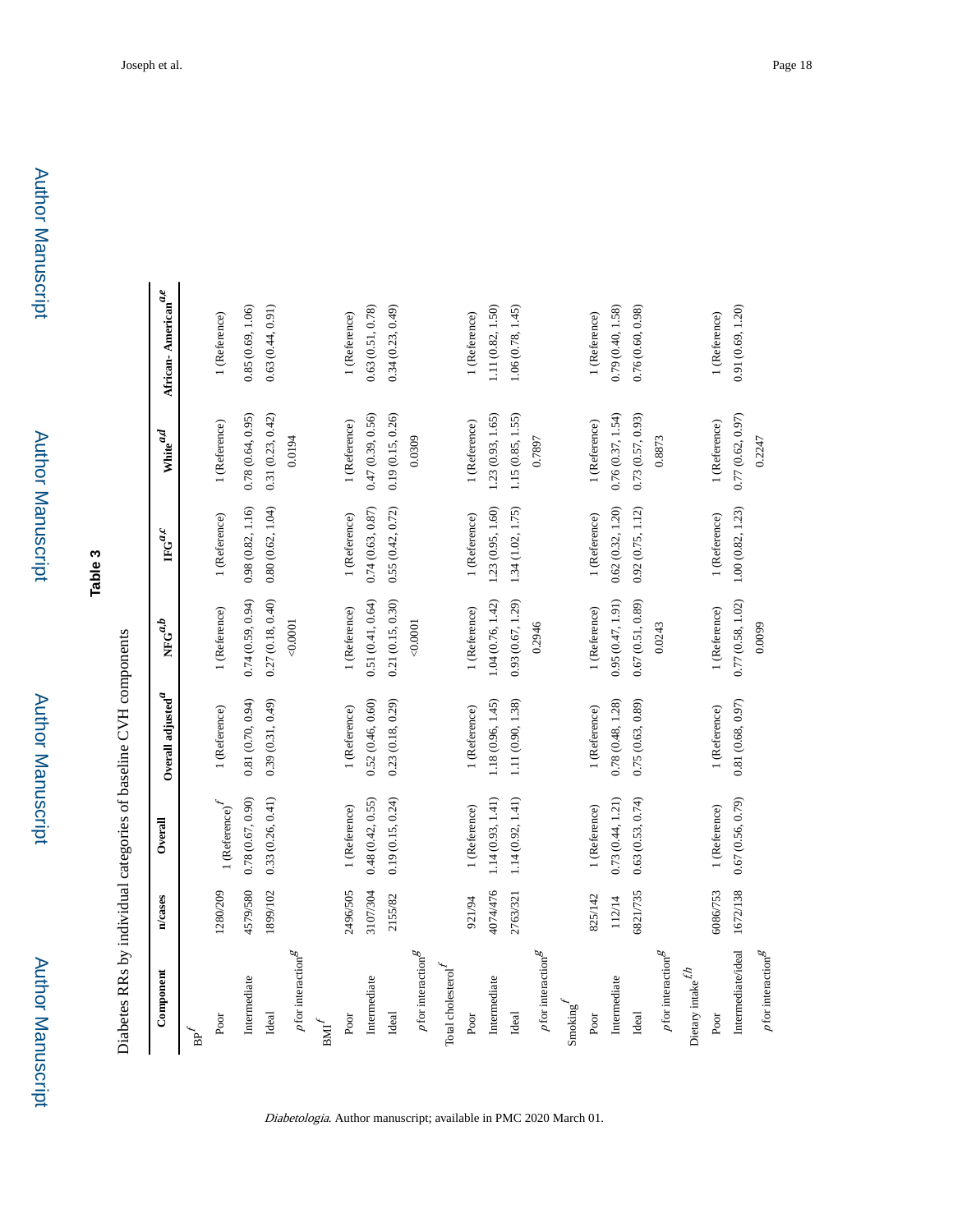Author Manuscript

Author Manuscript

| $\mathbb{C}$ omponent          | n/cases  | Overall          | Overall adjusted $NFG^{a,b}$ |                   | ${\rm \mathbf{F}\mathbf{G}}^{a,c}$    | White $\hspace{-1em}^{a,d}$ | African-American <sup>a,t</sup> |
|--------------------------------|----------|------------------|------------------------------|-------------------|---------------------------------------|-----------------------------|---------------------------------|
| hysical activity               |          |                  |                              |                   |                                       |                             |                                 |
| Poor                           | 2142/279 | 1 (Reference)    | I (Reference)                | l (Reference)     | 1 (Reference)                         | 1 (Reference)               | (Reference)                     |
| ntermediate                    | 3107/343 | 0.85(0.73, 0.98) | 0.90(0.78, 1.05)             | 1.08 (0.85, 1.39) | 0.93(0.78, 1.10)                      | 0.82(0.68, 1.00)            | .03(0.82, 1.29)                 |
| Ideal                          | 2509/269 | 0.82(0.70, 0.96) | 0.88(0.75, 1.03)             | 1.00(0.76, 1.30)  | $0.95(0.79, 1.13)$ $0.80(0.65, 0.98)$ |                             | .02(0.80, 1.31)                 |
| <b><i>nfor interaction</i></b> |          |                  |                              | 0.7359            |                                       | 0.3161                      |                                 |

RRs (95% CI) calculated using modified Poisson regression with the poor category as the reference group RRs (95% CI) calculated using modified Poisson regression with the poor category as the reference group <sup>2</sup> Adjusted for age, education, sex, race, income, alcohol use, eGFR, urine ACR, hsCRP; race-stratified analyses were not adjusted for race Adjusted for age, education, sex, race, income, alcohol use, eGFR, urine ACR, hsCRP; race-stratified analyses were not adjusted for race

2175/128; smoking, poor 603/60, intermediate 78/7, ideal 5323/290; dietary intake, poor 4634/303, intermediate 1370/54, ideal (0/0); physical activity, poor 1589/97, intermediate 2442/150, ideal 1973/110 NFG group (n total/cases): BP, poor 904/84, intermediate 3470/237, ideal 1630/36; BMI, poor 1673/192, intermediate 2424/129, ideal 1907/36; total cholesterol, poor 730/45, intermediate 3099/184, ideal n total/cases): BP, poor 904/84, intermediate 3470/237, ideal 1630/36; BMI, poor 1673/192, intermediate 2424/129, ideal 1907/36; total cholesterol, poor 730/45, intermediate 3099/184, ideal 2175/128; smoking, poor 603/60, intermediate 78/7, ideal 5323/290; dietary intake, poor 4634/303, intermediate 1370/54, ideal (0/0); physical activity, poor 1589/97, intermediate 2442/150, ideal 1973/110 NFG group (

588/193; smoking, poor 222/82, intermediate 34/7, ideal 1498/445; dietary intake, poor 1452/450, intermediate 302/84, ideal (0/0); physical activity, poor 553/182; intermediate 665/193; ideal 536/159 588/193; smoking, poor 222/82, intermediate 34/7, ideal 1498/445; dietary intake, poor 1452/450, intermediate 302/84, ideal (0/0); physical activity, poor 553/182; intermediate 665/193; ideal 536/159 FG group (n total/cases): BP, poor 376/125, intermediate 1109/343; ideal 269/66; BMI, poor 823/313; intermediate 683/175; ideal 248/46; total cholesterol, poor 191/49, intermediate 975/292, ideal n total/cases): BP, poor 376/125, intermediate 1109/343; ideal 269/66; BMI, poor 823/313; intermediate 683/175; ideal 248/46; total cholesterol, poor 191/49, intermediate 975/292, ideal IFG group (

4White participants (n total/cases): BP, poor 819/117, intermediate 3255/350, ideal 1629/68; BMI, poor 1533/281, intermediate 2359/198, ideal 1811/56; total cholesterol, poor 644/50, intermediate n total/cases): BP, poor 819/117, intermediate 3255/350, ideal 1629/68; BMI, poor 1533/281, intermediate 2359/198, ideal 1811/56; total cholesterol, poor 644/50, intermediate 8079/300, ideal 1980/185; smoking, poor 527/72, intermediate 73/7, ideal 5103/456; dietary intake, poor 4408/450, intermediate 1295/85, ideal (0/0); physical activity, poor 1482/162, intermediate 3079/300, ideal 1980/185; smoking, poor 527/72, intermediate 73/7, ideal 5103/456; dietary intake, poor 4408/450, intermediate 1295/85, ideal (0/0); physical activity, poor 1482/162, intermediate 2275/201, ideal 1946/172 2275/201, ideal 1946/172 White participants (

African-American participants (*n* total/cases): BP, poor 461/92, intermediate 1324/230, ideal 270/34; BMI, poor 963/224, intermediate 748/106, ideal 344/26; total cholesterol, poor 277/44, intermediate n total/cases): BP, poor 461/92, intermediate 1324/230, ideal 270/34; BMI, poor 963/224, intermediate 748/106, ideal 344/26; total cholesterol, poor 277/44, intermediate 995/176, ideal 783/136; smoking, poor 298/70, intermediate 39/7, ideal 1718/279; dietary intake, poor 1678/303, intermediate 377/53, ideal (0/0); physical activity, poor 660/117, intermediate 832/142, 995/176, ideal 783/136; smoking, poor 298/70, intermediate 39/7, ideal 1718/279; dietary intake, poor 1678/303, intermediate 377/53, ideal (0/0); physical activity, poor 660/117, intermediate 832/142, African-American participants ( deal 563/97

See ESM Table 1 for description of poor, intermediate and ideal classifications for each individual CVH component See ESM Table 1 for description of poor, intermediate and ideal classifications for each individual CVH component

 ${}^g\rho$  for interaction calculated using multiplicative interaction terms and application of the likelihood ratio test: interaction between NFG and between white and African-American p for interaction calculated using multiplicative interaction terms and application of the likelihood ratio test: interaction between NFG and IFG and between white and African-American

 $h$  combined intermediate/ideal category for dietary intake as there were no participants in the ideal category NFG, normal fasting glucose Combined intermediate/ideal category for dietary intake as there were no participants in the ideal category NFG, normal fasting glucose